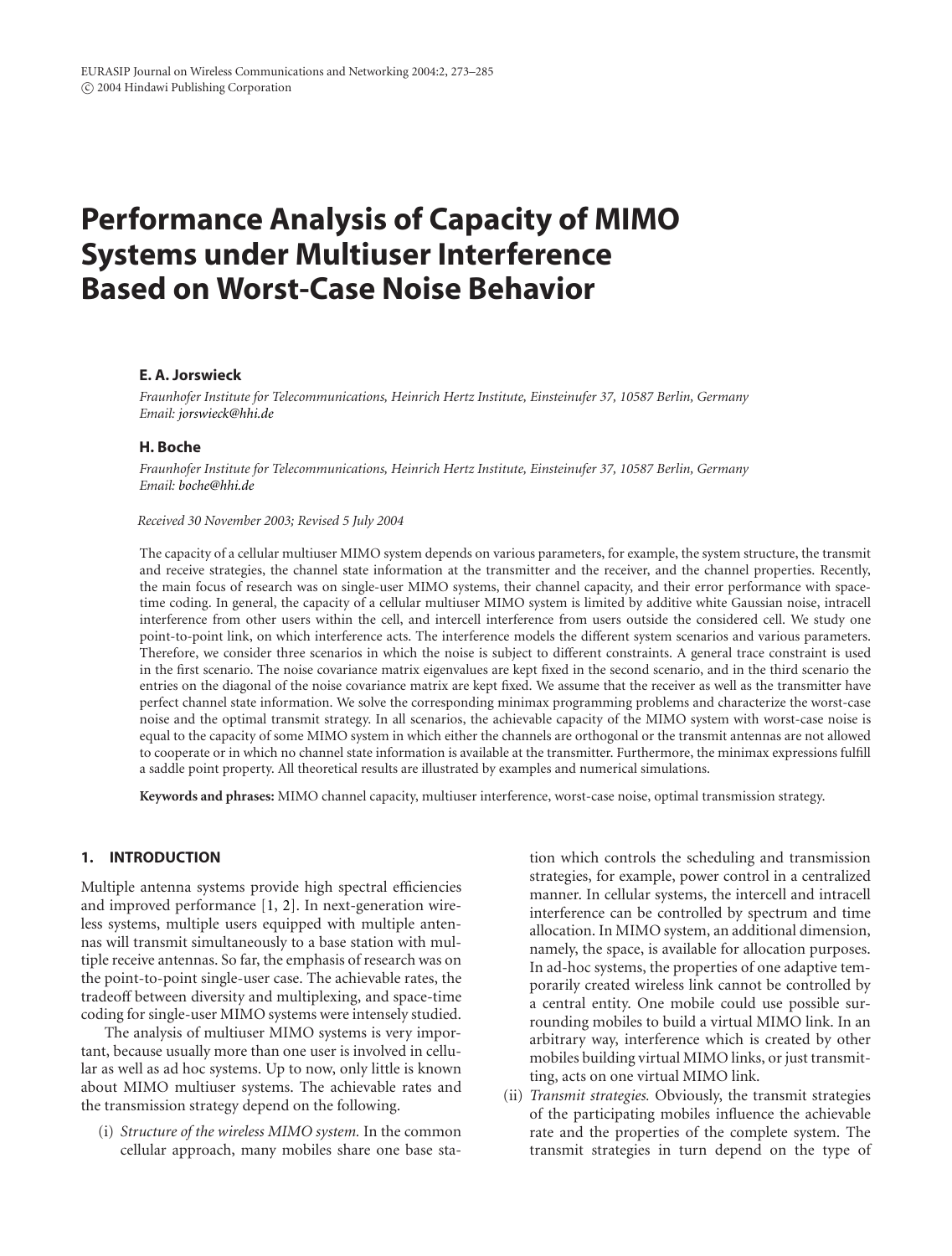channel state information (CSI) at the transmitter, that is, the more CSI available about the own channel as well as about the other users and the interference, the more adaptive and smart transmission strategies can be applied. If no CSI is available at the transmitter, the use of multiuser space-time (-spreading) codes is advised.

- (iii) *Receive strategies.* At the receiver, different decoding and detection strategies can be used. The range is from single-user detection algorithms which treat the other users a noise, up to linear and even nonlinear multiuser detection algorithms. Of course, the receiver architecture depends on the type of CSI, too.
- (iv) *System parameters.* In general, the scenario in which the wireless system is applied is an important factor. In home or office scenarios, the system parameter heavily differ from parameters in public access, hot-spots, or high velocity scenarios. User parameters, resource parameters, and especially channel parameters have to be taken into account. The achievable performance and throughput depend on those system parameters.

The impact of interference in single-cell multiuser MIMO systems was studied in [\[3,](#page-11-2) [4,](#page-11-3) [5\]](#page-11-4). Joint processing leads to a set of optimal transmit covariance matrices which maximize the sum capacity. These results are only valid for perfect CSI at both sides of the link, and for successive interference cancellation (SIC) for the uplink or Costa precoding for the downlink. For independent decoding or precoding, the complicated optimization problem was studied in [\[6](#page-11-5)]. Under the assumption of a multiuser MMSE receiver, the minimization of the average sum MSE and the structure of the individual MSE region was analyzed in [\[7\]](#page-11-6).

In this work, we study one point-to-point link, on which interference acts. We model the impact of the mentioned effects on the system by a special noise covariance matrix and analyze for different scenarios the structure of the capacity of the resulting MIMO channel. We do not assume a priori structure of the interference. It could be the uplink or downlink transmission, interference could be intercell or intracell interference. Receiver noise, intercell, and intracell interference restrict the achievable capacity. Therefore, it is important to study minimax expressions for the worst-case noise capacity, like

$$
\min_{Z \in \mathcal{Z}} \max_{Q \in \mathcal{Q}} F(Z, Q),\tag{1}
$$

<span id="page-1-0"></span>in which the noise covariance matrix **Z** is in some set of admissible noises  $Z$  and the transmit strategy, that is, the transmit covariance matrix **Q** belongs to some set of admissible transmit strategies Q. The function *F* is an arbitrary objective function, for example, capacity. If *F* is the sum capacity, we know that

$$
F(\mathbf{A}, \mathbf{B}) = \log \left( \frac{\det(\mathbf{A} + \mathbf{B})}{\det \mathbf{A}} \right)
$$
 (2)

is convex in **A** (see [\[8,](#page-11-7) Lemma II.3]) and concave in **B** (see [\[8,](#page-11-7) Lemma II.4]).

In [\[9](#page-11-8)], expressions like [\(1\)](#page-1-0) were studied under different admissible sets  $Z$  and  $Q$ . In order to characterize the minimax points, the authors in [\[9](#page-11-8)] used the dual Lagrangian approach. Based on the characterization of the broadcast rate region in [\[10](#page-11-9)], in [\[11\]](#page-11-10), the authors established a duality and reciprocity theory between the SIMO multiple access sum capacity point, MIMO uplink capacity, MIMO downlink capacity, and MISO broadcast sum capacity point for systems which apply SIC and Costa precoding. The duality between the SIMO multiple access channel (MAC) sum capacity point and MIMO uplink capacity corresponds to the noise constraints in Scenario III. For independent coding and decoding, the uplink-downlink duality for SIMO was shown in [\[12](#page-11-11)].

In [\[13](#page-12-0)], the author analyzes the MIMO channel capacity with unknown interfering users and no CSI at the transmitter and perfect CSI at the receiver. The optimum signaling for achieving the channel capacity is characterized by analyzing the second derivative of the mutual information and showing that in some cases it is negative and in some cases it is positive. Therefore, in these cases in which the interference is sufficiently weak or sufficiently strong, the optimum signaling is either equal power allocation across all antennas or single-antenna allocation. In [\[14\]](#page-12-1), the mutual information of a MIMO system with multiple users and perfect CSI at both sides is considered and different signaling approaches are considered. The problem of sum capacity in MIMO MAC has been solved for fixed individual powers in [\[15](#page-12-2)] and for a sum power constraint in [\[3](#page-11-2), [4\]](#page-11-3).

We are interested in the general limits of the MIMO channel capacity under different types of noise plus interference. Therefore, we consider three scenarios in which the noise is subject to different constraints. In scenario I, the noise covariance matrix is trace constrained. This is the most generous constraint, because only the sum noise power is kept fixed. In scenario II, the eigenvalues of the noise covariance matrix are fixed. This leads to the notion of the worstcase directions which correspond to the eigenvectors of the noise covariance matrix **Z**. Finally, in scenario III, the diagonal elements of the noise covariance matrix are fixed. This yields the worst-case colored noise. We show for all three scenarios that the achievable minimax capacity fulfills the saddle point property. Furthermore, the wort case noise in Scenario I and Scenario II leads to two different types of worst-case orthogonal channels. In Scenario I, the complete CSI at the transmitter is lost and therefore the cooperation, too, because CSI is necessary for successful cooperation at the transmit side. In Scenario III, the capacity of the MIMO channel with worst-case colored noise equals the capacity of a multiuser SIMO channel with white noise, that is, the transmitter cooperation<sup>1</sup> gets lost. The contributions of this paper are as follows.

<sup>&</sup>lt;sup>1</sup>Cooperation between transmit antennas means that the spatial multiplexed data streams can be distributed in an arbitrary fashion over the antennas. For example, a V-BLAST system [\[16\]](#page-12-3) does not need cooperation among the transmit antennas. An SVD-based approach needs cooperation.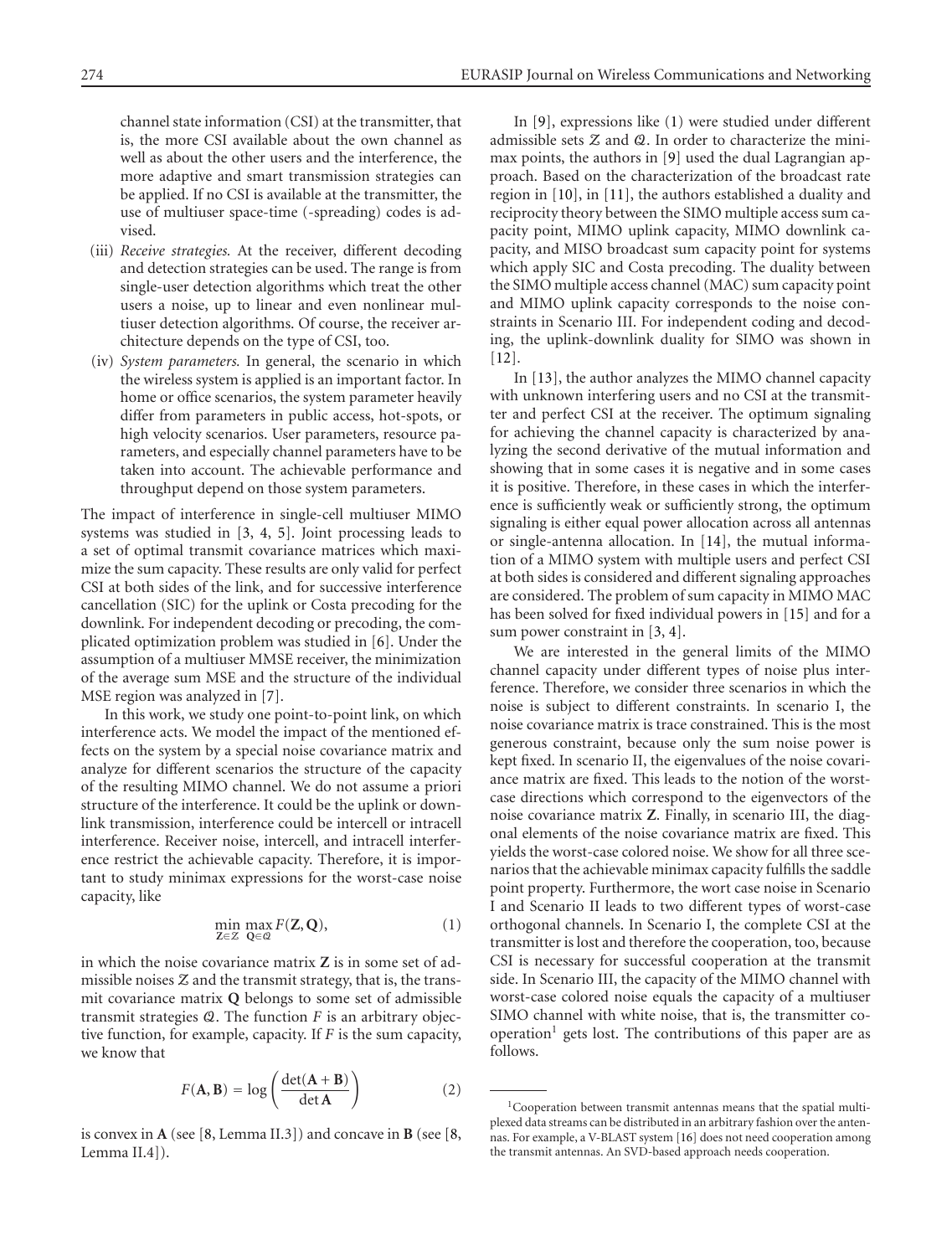- (1) The capacity of a MIMO closed-loop system, that is, perfect CSI at the transmitter, with worst-case noise under a trace constraint (or worst-case interference) equals the capacity of a MIMO open-loop system, that is, no CSI at the transmitter, with white noise, that is, without interference. The structure of the equivalent system is a single-user MIMO system with uncorrelated noise and without CSI at the transmitter. We completely characterize the solution of the corresponding minimax expression in [\(1\)](#page-1-0).
- (2) The worst-case noise directions correspond with the left eigenvectors of the channel matrix **H**. The optimal transmit directions correspond with the right eigenvectors of the channel matrix **H**. Both are independent of each other. Therefore, the minimax problem fulfills the saddle point property. The power allocation is then the well-known waterfilling solution.
- (3) The worst-case colored noise decomposes the closedloop MIMO system into a SIMO MAC with amplified white noise. The transmitter cooperation goes loose and the noise is amplified by a factor equal to the number of receive antennas.

A minimax approach in [\[17](#page-12-4)] studies the maximum of the mutual information with respect to the transmit covariance matrix and the minimum with respect to the channel realization of the instantaneous capacity in a flat-fading MIMO channel. In addition to this, the worst-case capacity of a MIMO system is studied in [\[18](#page-12-5)]. In [\[19](#page-12-6)], the MIMO broadcast channel (BC) was studied and the structure of the worstcase noise of the corresponding cooperative MIMO system which minimizes the Sato upper bound was analyzed.

The paper is organized as follows: The signal model, noise scenarios, and important preliminary results are presented in the next section. In [Section 3,](#page-4-0) we study the worstcase noise under a trace constraint. In [Section 4,](#page-5-0) we analyze the worst-case noise direction for fixed noise covariance matrix eigenvalues and in [Section 5,](#page-7-0) we investigate the worst-case colored noise problem. Interpretations, illustrations, and discussions are provided in [Section 6](#page-9-0) and we conclude the paper in [Section 7.](#page-10-0)

#### *1.1. Notation*

Vectors are denoted by bold letters **a**, matrices are denoted by bold capital letters **A**. det(**A**) is the determinant of matrix **A**. rank(**A**) is the rank of the matrix **A**. tr(**A**) is the trace, that is,  $tr(A) = \sum_{i=1}^{\text{rank}(A)} A_{ii}$ .  $\varepsilon$  is the expectation operator. All logarithms  $log(a)$  in this work are logarithms dualis.  $n_T$ is the number of transmit antennas and  $n<sub>R</sub>$  is the number of receive antennas.

# **2. SYSTEM MODELS, NOISE SCENARIOS, AND PRELIMINARIES**

#### *2.1. System models*

The analysis in this work can be applied to the following systems, namely, the MIMO MAC and the MIMO BC. Using the MIMO MAC, the basic assumptions are motivated. The MIMO BC can be used for motivation, too.



<span id="page-2-0"></span>Figure 1: Cellular MIMO multiuser uplink.

#### *2.1.1. MIMO MAC*

We consider the typical flat-fading MIMO MAC model with  $n_T$  transmit and  $n_R$  receive antennas in cellular multiuser uplink transmission. In [Figure 1,](#page-2-0) we show an uplink transmission from user (U) to the base (B). On the one hand, intercell interference comes from neighbor cells (K) and on the other hand users in the same cell create intracell interference (S).

Following the quasistatic block flat-fading cellular MIMO multiuser uplink model considered above, the received signal is given by

$$
\mathbf{y} = \underbrace{\mathbf{H}\mathbf{x}}_{\text{user signal}} + \underbrace{\sum_{k \in \mathcal{S}} \mathbf{H}_k \mathbf{x}_k}_{\text{intractel interference}} + \underbrace{\sum_{k \in \mathcal{K}} \mathbf{H}_k \mathbf{x}_k}_{\text{intercell interference}} + \mathbf{n} \qquad (3)
$$

with white Gaussian noise **n** ∼  $\mathcal{CN}(0, \sigma^2 I)$ . We collect all noise and interference terms in one vector **z** and obtain

<span id="page-2-1"></span>
$$
y = Hx + z, \tag{4}
$$

where **x** is the transmitted signal, **H** is the channel matrix, and  $z$  is the interference plus noise. The mobile has  $n<sub>T</sub>$  transmit antennas and the base  $n_R$  receive antennas. The channel matrices and signals of the intercell and intracell interfering users can have arbitrary number of transmit dimensions.

The coherence time of the channel is large enough for coding over sufficiently many blocks. The interference during one fixed channel realization depends on the statistics of the transmitted signals of the interferers, and on their instantaneous channel realizations. Now, there are two reasons for colored noise: the first one is that the interfering users choose transmit covariance matrices which are not equal to identity. This could happen, if they adapt to their channel states. The other possibility is that the spatial structure of the channel between the interferers and the receiver creates this colored noise. Furthermore, the transmitter as well as the interferers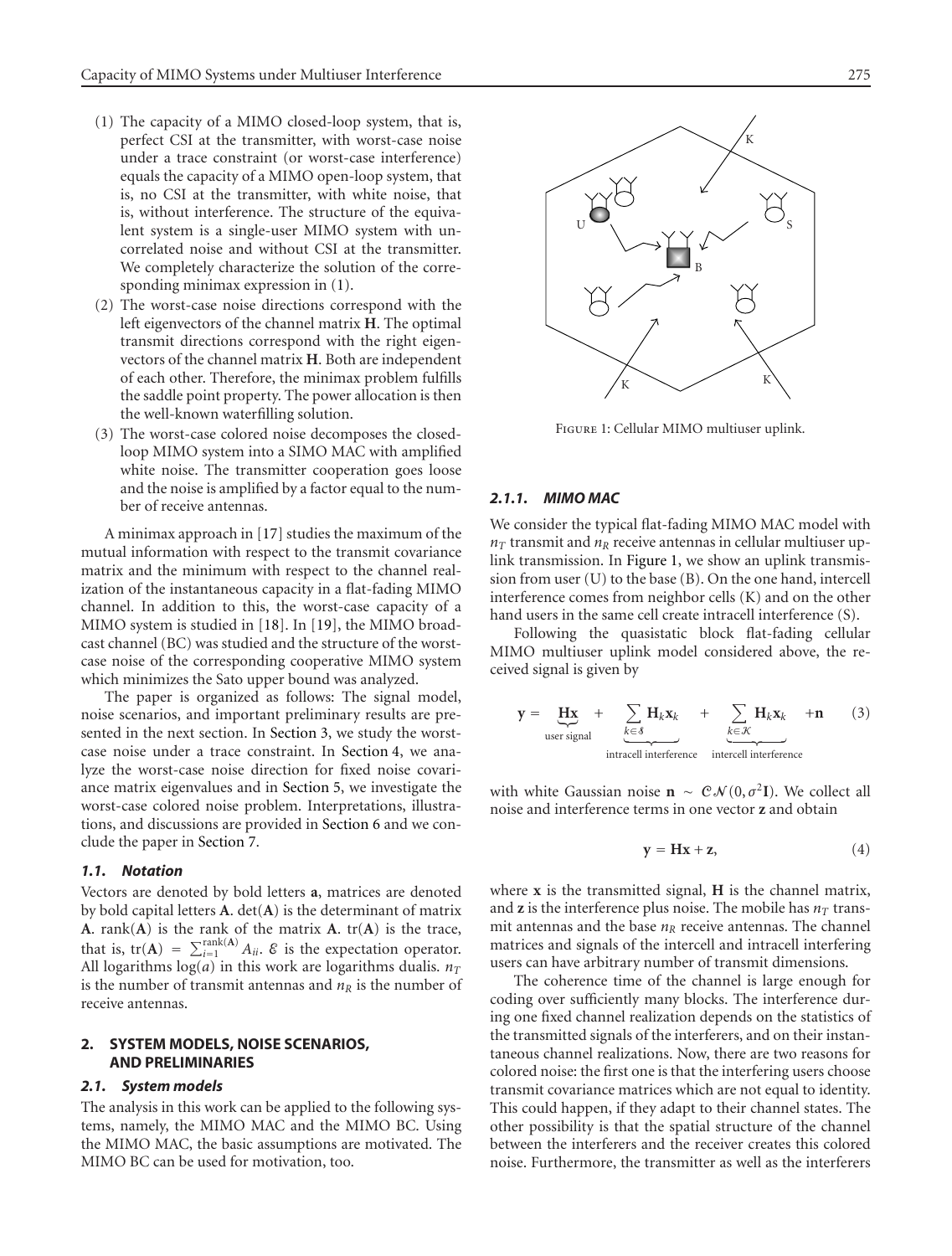use Gaussian codebooks in order to achieve capacity. Therefore, we assume that the interference plus noise is complex Gaussian distributed with covariance matrix **Z**. Furthermore, the zero-mean complex Gaussian distribution is the worstcase noise distribution under a variance constraint. Therefore, we model the interference plus noise as zero-mean complex Gaussian distributed with covariance matrix **Z**, that is,  $\mathbf{z} \sim \mathcal{C} \mathcal{N}(0, \mathbf{Z}).$ 

The optimum input distribution which maximizes the capacity of the channel in [\(4\)](#page-2-1) is the zero-mean complex Gaussian distribution, too, that is,  $\mathbf{x} \sim \mathcal{CN}(0, \mathbf{Q})$ . The transmit covariance matrix is given by  $Q = \mathcal{E}(\mathbf{x} \mathbf{x}^H)$ . The mutual information of the channel in [\(4\)](#page-2-1) is [\[1\]](#page-11-0)

<span id="page-3-1"></span>
$$
C(\mathbf{Q}, \mathbf{Z}) = \log \frac{\det (\mathbf{Z} + \mathbf{H}\mathbf{Q}\mathbf{H}^H)}{\det(\mathbf{Z})}.
$$
 (5)

We assume that the sum transmit power is constrained to *P*, that is,  $tr(Q) \leq P$ .

## *2.2. Noise scenarios*

In the following, we will need the eigenvalue decomposition of the transmit, noise, and channel covariance matrices. We define  $\mathbf{Z} = \mathbf{U}_Z \mathbf{\Lambda}_Z \mathbf{U}_Z^H$ ,  $\mathbf{Q} = \mathbf{U}_Q \mathbf{\Lambda}_Q \mathbf{U}_Q^H$ ,  $\mathbf{H} \mathbf{H}^H = \mathbf{U}_H \mathbf{\Lambda}_H^1 \mathbf{U}_H^H$ , and  $H^H H = V_H \Lambda_H^2 \overline{V_H^H}$ . To avoid confusion with the dimension of  $\Lambda_H^1$  and  $\Lambda_H^2$ , we will use the diagonal matrix  $\Lambda_H$  of dimension  $min(n_R, n_T)$  with the positive-ordered eigenvalues on the diagonal.2 The singular value decomposition of the channel matrix **H** is given by  $\mathbf{H} = \mathbf{U}_H \mathbf{\Lambda}_H^{1/2} \mathbf{V}_H^H$ .

In all scenarios, the transmit power is constrained to *P*, that is,  $tr(Q) \leq P$ . The spatial signature of the interfering users has a direct impact on the noise plus interference covariance matrix **Z**. The eigenvectors correspond with the directions of the interfering signals and the eigenvalues correspond with the average powers which depend on the distance between interferer and receiver.

The following three scenarios are studied.

(1) *Trace constraint*. The trace of the noise covariance matrix is a constraint to  $n_R \sigma_N^2$ , that is,

$$
tr(\mathbf{Z}) \le \sigma_N^2 n_R. \tag{6}
$$

In this scenario, the sum noise power which arrives at the base station is kept fixed. The noise has no additional constraints. This model corresponds to a scenario in which the intercell and intracell interference dominates. The noise has the fewest constraints in comparison to other scenarios.

(2) *Fixed eigenvalues*. The eigenvalues of the noise covariance matrix are fixed. The diagonal matrix

$$
\Lambda_Z = \text{diag}(\lambda_1(\mathbf{Z}), \dots, \lambda_m(\mathbf{Z})) \tag{7}
$$

is fixed.

Here, the average power (eigenvalues of noise covariance matrix  $\Lambda_Z$ ) is fixed, while the dominant directions of the noise (eigenvectors of the noise covariance matrix **U**) vary. This constraint leads to the worst-case noise directions.

(3) *Diagonal constraint*. The diagonal of the noise covariance matrix is constraint to be less or equal to some constant  $\sigma_N^2$ , that is,

$$
diag(\mathbf{Z}) = [\sigma_N^2, \dots, \sigma_N^2].
$$
 (8)

In this scenario, we fix the noise power at each receive antenna at the base station because of the equal noise power of the receivers. The color in the noise is created by the intracell and intercell interference. The free parameter is the correlation of the noise. This scenario provides the worst-case colored noise. In addition to this, this scenario is interesting from an information theoretic point of view, since this noise constraint is used to compute the upper bound on the achievable rate of a MIMO multiuser system [\[10](#page-11-9)].

# *2.3. Preliminaries*

<span id="page-3-0"></span>In this work, many min-max expressions occur. In order to decide whether the min-max expressions satisfy the saddlepoint property

$$
\min_{x \in X} \max_{y \in Y} f(x, y) = \max_{y \in Y} \min_{x \in X} f(x, y),
$$
\n(9)

we use [\[20](#page-12-7), Theorem 1]. One result in [\[20,](#page-12-7) Theorem 1] states that [\(9\)](#page-3-0) is fulfilled if *f* is convex on *X* and concave on *Y* and if the sets *X* and *Y* are convex, too.

The capacity  $C(Q, Z)$  in [\(5\)](#page-3-1) is convex with respect to  $Z$ [\[8](#page-11-7), Lemma II.3] and concave with respect to **Q** [\[21,](#page-12-8) Theorem 1]. The set of all possible transmit covariance matrices **Q** is obviously convex. The set of admissible noise covariance matrices **Z** in Scenario I and Scenario III is convex. As a result, the min-max problem for Scenario I and Scenario III fulfill the saddle-point property. Only for Scenario II, we have to explicitly compute the min-max and max-min value in order to show that they are equal.

<span id="page-3-2"></span>In order to derive upper and lower bounds for functions like det( $A + B$ ), the following theorem is helpful [\[22\]](#page-12-9).

Theorem 1 (Fiedler 1971). *For positive semidefinite matrices* **A** *and* **B** *with eigenvalues*  $\alpha_1 \geq \alpha_2 \geq \cdots \geq \alpha_n$  *and*  $\beta_1 \geq \beta_2 \geq$  $\cdots \geq \beta_n$ *, it holds that* 

$$
\prod_{i=1}^{n} (\alpha_i + \beta_i) \leq \det(\mathbf{A} + \mathbf{B}) \leq \prod_{i=1}^{n} (\alpha_i + \beta_{n+1-i}).
$$
 (10)

[Theorem 1](#page-3-2) makes two statements. We keep the matrix **A** and its eigenvalue decomposition  $\mathbf{A} = \mathbf{U}_A \mathbf{\Lambda}_A \mathbf{U}_A^H$  fixed and let the eigenvalue decomposition of **B** be given by  $\mathbf{B} = \mathbf{U}_B \mathbf{\Lambda}_B \mathbf{U}_B^H$ . The first statement in [Theorem 1](#page-3-2) is that the minimum and maximum of  $det(A + B)$  is achieved by a specific choice of the eigenvectors in  $U_B$ :  $U_B = P(\pi)U_A$  with a permutation matrix

<sup>&</sup>lt;sup>2</sup>The eigenvalues in the diagonal matrix  $\Lambda_H$  can be ordered without loss of generality, since the resulting matrix depends only on the tuples of the eigenvalues and eigenvectors and not on their order.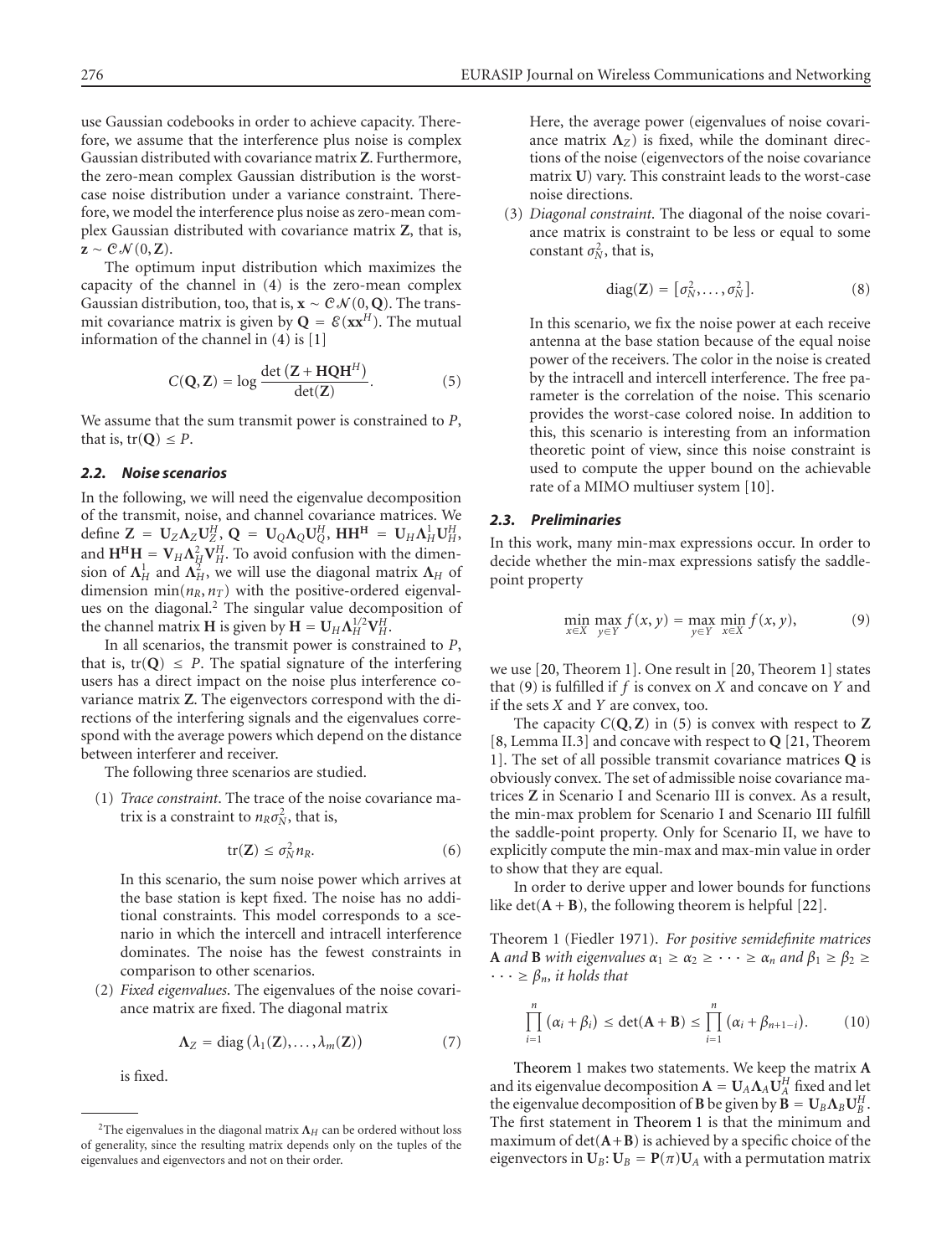

<span id="page-4-4"></span>Figure 2: Worst-case noise with trace constraint: vector MIMO channel *C*<sub>I</sub> and corresponding diagonalized orthogonal channels  $C^D_{\text{I}}$ .

<span id="page-4-1"></span>**P**( $π$ ) and a permutation  $π$ . Therefore, the first statement in [Theorem 1](#page-3-2) is

$$
\min_{\pi} \prod_{i=1}^{n} (\alpha_i + \beta_{\pi_i}) \leq \det(\mathbf{A} + \mathbf{B}) \leq \max_{\pi} \prod_{i=1}^{n} (\alpha_i + \beta_{\pi_i}). \quad (11)
$$

The second statement in [Theorem 1](#page-3-2) specifies the minimum and maximum permutation  $\pi$  in [\(11\)](#page-4-1). Using the result from [\[23](#page-12-10), Proposition 3.E.1] that the product of logarithmically concave functions is Schur-concave, it follows that the minimum is attained for equally sorted  $α<sub>i</sub>$  and  $β<sub>i</sub>$  and the maximum is attained for oppositional sorted  $\alpha_i$  and  $\beta_{n-i+1}$ .

# <span id="page-4-0"></span>**3. WORST-CASE NOISE WITH TRACE CONSTRAINT**

<span id="page-4-2"></span>In this section, the worst-case noise with the trace constraint from scenario I is characterized. The optimization problem for scenario I is given by

$$
C_{\rm I} = \min_{\text{tr}(\mathbf{Z}) \le \sigma_N^2 n_R} \max_{\text{tr}(\mathbf{Q}) \le P} \log \frac{\det (\mathbf{Z} + \mathbf{H} \mathbf{Q} \mathbf{H}^H)}{\det \mathbf{Z}}.
$$
 (12)

The problem in [\(12\)](#page-4-2) fulfills the saddle point properties [\[20\]](#page-12-7). Therefore, we can switch the min-max problem into maxmin, that is,

$$
\min_{\text{tr}(\mathbf{Z}) \le \sigma_N^2 n_R} \max_{\text{tr}(\mathbf{Q}) \le P} C(\mathbf{Q}, \mathbf{Z}) = \max_{\text{tr}(\mathbf{Q}) \le P} \min_{\text{tr}(\mathbf{Z}) \le \sigma_N^2 n_R} C(\mathbf{Q}, \mathbf{Z}). \quad (13)
$$

We define the following optimization problem:

<span id="page-4-3"></span>
$$
C_1^D = \min_{\substack{\Lambda_Z > 0 \\ \text{tr}(\Lambda_Z) \le n_R \sigma_N^2 \ \text{tr}(\Lambda_Q) \le P}} \max_{\substack{\Lambda_Q \ge 0 \\ \text{det } \Lambda_Z}} \log \frac{\det (\Lambda_Z + \Lambda_H \Lambda_Q)}{\det \Lambda_Z} \tag{14}
$$

with noise eigenvalues  $\Lambda_Z = \text{diag}[\lambda_1(\mathbf{Z}), \dots, \lambda_{n_R}(\mathbf{Z})]$  ordered in decreasing order, that is,  $\lambda_1(Z) \geq \lambda_2(Z) \geq \cdots \geq \lambda_{n_R}(Z)$ . The problem in [\(14\)](#page-4-3) fulfilled the saddle point property, too. Therefore, the minimization and the maximization in [\(14\)](#page-4-3) can be switched.

We describe our first result. The vector MIMO channel with perfect CSI at the transmitter transforms into a MIMO channel without CSI and white Gaussian noise.

In [Figure 2,](#page-4-4) the correspondence is shown between the closed-loop MIMO system (transmit covariance matrix **Q**) with worst-case noise (noise covariance matrix **Z**) with trace constraint and the open-loop MIMO system (transmit covariance matrix **I**) with white noise. Let *m* denote the minimum of the number of transmit and receive antennas, that is,  $m = \min(n_T, n_R)$ .

The following theorem recapitulates this correspondence.

Theorem 2. *The saddle point of the minimax problem C*<sup>I</sup> *and CD* <sup>I</sup> *equals and is given by*

<span id="page-4-5"></span>
$$
C_{I} = C_{I}^{D} = \sum_{k=1}^{m} \log \left( 1 + \frac{\lambda_{i}(\mathbf{H})\lambda_{i}^{*}(\mathbf{Q})}{\lambda_{i}^{*}(\mathbf{Z})} \right)
$$
  
= 
$$
\sum_{k=1}^{m} \log \left( 1 + \rho \lambda_{i}(\mathbf{H}) \right)
$$
  
= 
$$
\log \det \left( \mathbf{I} + \rho \mathbf{H} \mathbf{H}^{H} \right)
$$
  
= 
$$
\log \det \left( \mathbf{I} + \frac{P}{\sigma_{n}^{2}n_{R}} \mathbf{H} \mathbf{H}^{H} \right).
$$
 (15)

*The capacity in* [\(15\)](#page-4-5)*equals the capacity of an open-loop MIMO system, that is, without CSI at the transmitter, without interference, that is, with white uncorrelated noise with an effective*  $SNR \rho = P/(n_R \sigma_N^2)$ .

*Proof.* The proof consists of two parts. In the first part, we show that the capacity in [\(12\)](#page-4-2) and the capacity in [\(14\)](#page-4-3) are equal.

<span id="page-4-6"></span>Lemma 1. *The capacity*  $C_I$  *in* [\(12\)](#page-4-2) *and the capacity*  $C_I^D$  *in* [\(14\)](#page-4-3) *are equal for fixed channel matrix* **H***, that is*,  $C_I = C_I^D$ .

The proof of [Lemma 1](#page-4-6) is given in [Appendix A.](#page-10-1)

*Remark* 1. For fixed noise covariance matrix eigenvalues and channel eigenvalues, the optimum transmit covariance matrix eigenvalues are given by the waterfilling solution. For fixed channel eigenvalues and transmit covariance matrix eigenvalues, the noise eigenvalues which minimize *C*<sup>*D*</sup> can be easily found. Let *ν* denote the rank of the transmit covariance matrix **Q**, that is,  $\lambda_1(\mathbf{Q}) \geq \cdots \geq \lambda_{\nu}(\mathbf{Q}) > \lambda_{\nu+1}(\mathbf{Q}) = \cdots =$  $\lambda_m(Q) = 0$ . We start with the Lagrangian of the minimization problem,

<span id="page-4-7"></span>
$$
\mathcal{L}(\hat{\Lambda}_Z, \mu) = \sum_{i=1}^{\nu} \log \left( 1 + \frac{\lambda_i(\mathbf{H}) \lambda_i(\mathbf{Q})}{\lambda_i(\mathbf{Z})} \right) + \mu \left( \sum_{l=1}^{\nu} \lambda_l(\mathbf{Z}) - n_R \sigma_N^2 \right) + \sum_{k=1}^{\nu} \xi_k \lambda_k(\mathbf{Z}).
$$
\n(16)

The Lagrangian multiplier  $\xi_k$  which ensure that the eigenvalues of the noise covariance matrix **Z** are greater than or equal to zero, are all equal to zero, because  $\lambda_k(\mathbf{Z}) > 0$  for all  $1 \leq k \leq \nu$ . Otherwise, the mutual information would be infinity. Since the optimization problem is convex with respect to the noise eigenvalues, we have the necessary and sufficient Karush-Kuhn-Tucker (KKT) condition from [\(16\)](#page-4-7),

<span id="page-4-8"></span>
$$
\frac{\partial \mathcal{L}(\hat{\Lambda}_Z, \mu)}{\partial \lambda_i(\mathbf{Z})} = -\frac{\lambda_i(\mathbf{H})\lambda_i(\mathbf{Q})}{\lambda_i(\mathbf{Z})^2(1 + \lambda_i(\mathbf{H})\lambda_i(\mathbf{Q})/\lambda_i(\mathbf{Z}))} + \mu = 0. \quad (17)
$$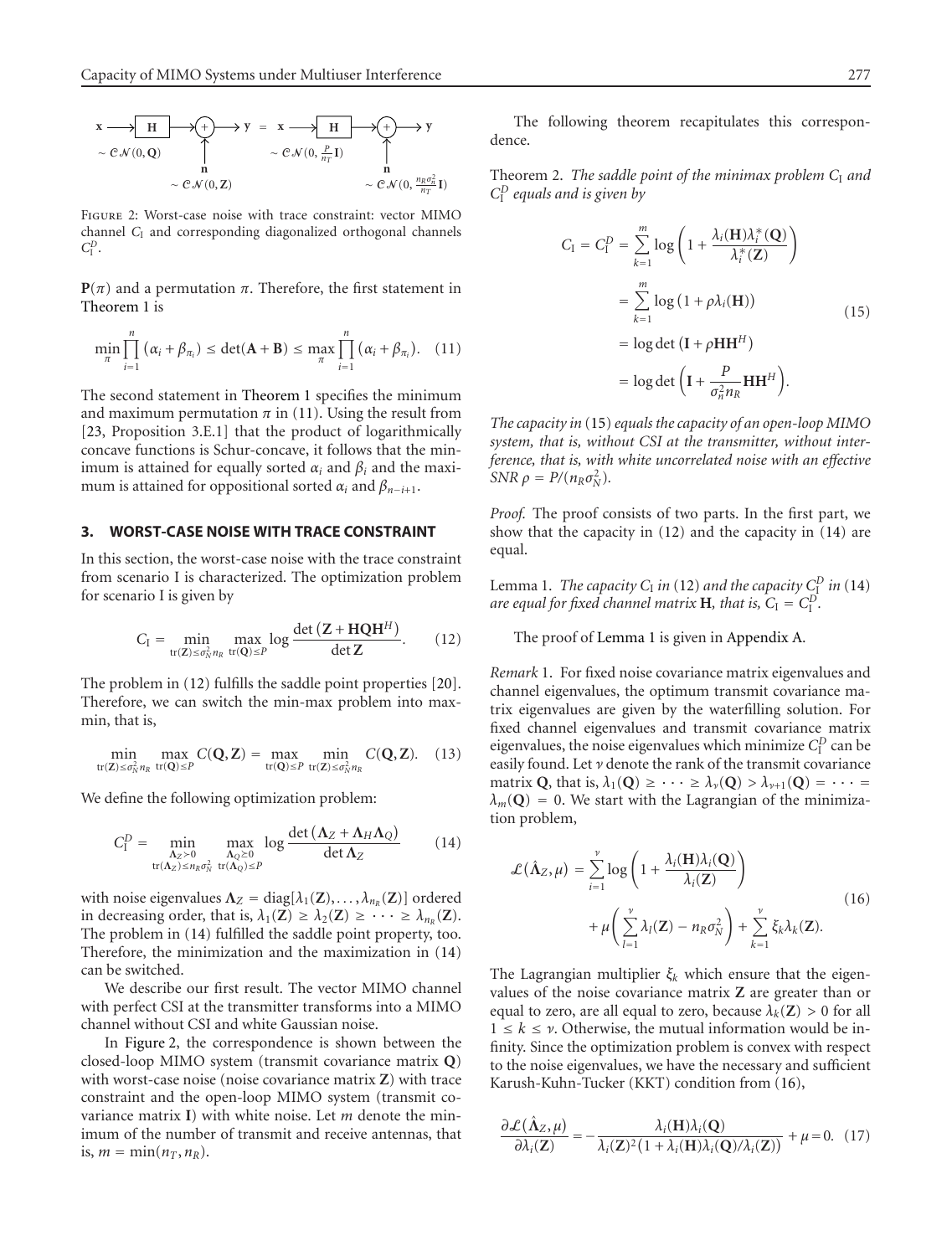We solve [\(17\)](#page-4-8) for  $\lambda_i(\mathbf{Z})$  and obtain

<span id="page-5-2"></span>
$$
\lambda_i^*(\mathbf{Z}) = \frac{\lambda_i(\mathbf{H})\lambda_i(\mathbf{Q})}{2} \left( \sqrt{1 + \frac{4}{\lambda_i(\mathbf{H})\lambda_i(\mathbf{Q})\mu}} - 1 \right). \tag{18}
$$

The Lagrangian multiplier  $\mu$  has to be chosen so that  $\sum_{i=1}^{n_R} \lambda_i^* (\mathbf{Z}) = n \sigma_N^2$ .

In the second part of the proof, the worst-case noise covariance eigenvalues are further characterized. This is done using the KKT conditions for optimality of **Z** and **Q** in the following way. For fixed noise covariance matrix **Z**, the optimal transmit covariance matrix **Q**<sup>∗</sup> is characterized by the corresponding KKT conditions. For fixed transmit covariance matrix **Q**, the worst-case noise covariance matrix **Z**<sup>∗</sup> is characterized by the corresponding KKT conditions. The pair of covariance matrices (**Q**∗,**Z**∗) is saddle point if and only if for fixed noise covariance matrix **Z**∗, the KKT conditions are fulfilled by transmit covariance matrix **Q**<sup>∗</sup> and the other way round, if for fixed transmit covariance matrix **Q**∗, the KKT conditions are fulfilled by the noise covariance matrix **Z**∗. This approach results in the following [Lemma 2.](#page-5-1)

<span id="page-5-1"></span>Lemma 2. *The worst-case noise eigenvalues in* [\(18\)](#page-5-2) *correspond to the optimal transmit covariance matrix eigenvalues which are given by the water-filling solution. Furthermore, the optimum transmit covariance matrix eigenvalues with SNR*  $\rho = P/(n_R \sigma_N^2)$  are given by

<span id="page-5-3"></span>
$$
\lambda_i^*(\mathbf{Q}) = P \cdot \left( \frac{\rho \lambda_i(\mathbf{H})/(1 + \rho \lambda_i(\mathbf{H}))}{\sum_{k=1}^{\nu} (\rho \lambda_k(\mathbf{H}))/(1 + \rho \lambda_k(\mathbf{H}))} \right).
$$
 (19)

*The rank of the channel matrix* **H** *is denoted by ν. The worstcase noise eigenvalues are then given by*

$$
\lambda_i^*(\mathbf{Z}) = \frac{1}{\rho} \lambda_i^*(\mathbf{Q}).
$$
 (20)

*This choice of transmit covariance matrix eigenvalues and noise covariance matrix eigenvalues fulfill the optimality conditions for the minimax problem.*

The proof of [Lemma 2](#page-5-1) is given in [Appendix B.](#page-11-12) [Lemma 1](#page-4-6) and [Lemma 2](#page-5-1) complete the proof. □

*Remark* 2. The optimal transmit strategy can be further characterized. For high SNR values, we obtain from [\(19\)](#page-5-3)

$$
\lim_{\sigma_N^2 \to 0} \lambda_i^*(\mathbf{Q}) = \frac{P}{m} \tag{21}
$$

as long as the channel matrix **H** has full rank *m*. For small SNR values, we obtain from [\(19\)](#page-5-3)

<span id="page-5-7"></span>
$$
\lim_{\sigma_N^2 \to \infty} \lambda_i^*(\mathbf{Q}) = P \cdot \frac{\lambda_i(\mathbf{H})}{\sum_{k=1}^{\nu} \lambda_k(\mathbf{H})}.
$$
 (22)

In both cases, the rank of the transmit covariance matrix **Q** is given by  $\nu = m$  as long as the channel has full rank. This characterization for high and low SNR values is illustrated in [Section 6.3.](#page-9-1)



<span id="page-5-5"></span>Figure 3: Worst-case noise directions: vector MIMO channel *C*II and corresponding diagonalized orthogonal channels  $C_{\text{II}}^D$ .

# <span id="page-5-0"></span>**4. WORST-CASE NOISE DIRECTIONS**

<span id="page-5-6"></span>We assume that the noise eigenvalues are fixed and ordered, that is,  $\lambda_1(Z) \geq \lambda_2(Z) \geq \cdots \geq \lambda_{n_R}(Z)$ . Here, we study the impact of the unitary matrix **U***Z*. We write the set of unitary  $n_R \times n_R$  matrices as  $\mathcal{U}(n_R)$ . We define the optimization problem as

$$
C_{II} = \min_{\mathbf{W} \in \mathcal{U}(n_R)} \max_{\text{tr}(\mathbf{Q}) \leq P} \log \frac{\det (\mathbf{W} \mathbf{\Lambda}_Z \mathbf{W}^H + \mathbf{H} \mathbf{Q} \mathbf{H}^H)}{\det (\mathbf{W} \mathbf{\Lambda}_Z \mathbf{W}^H)}.
$$
 (23)

<span id="page-5-4"></span>Furthermore, we define

$$
C_{\text{II}}^D = \max_{\sum_{i=1}^{n_R} \lambda_i(\mathbf{Q}) \le P} \sum_{i=1}^{n_R} \log \left( 1 + \frac{\lambda_i(\mathbf{H}) \lambda_i(\mathbf{Q})}{\lambda_i(\mathbf{Z})} \right). \tag{24}
$$

Obviously, the solution in [\(24\)](#page-5-4) is the waterfilling solution.

The result in this section is that  $C_{II}$  and  $C_{II}^D$  are equal. In [Figure 3,](#page-5-5) the correspondence between the closed-loop MIMO system with worst-case noise directions with noise covariance matrix **Z** and the system with parallel SISO channels  $\lambda_1(\mathbf{H}), \ldots, \lambda_{n_R}(\mathbf{H})$  and noise variances  $\lambda_1(\mathbf{Z}), \ldots, \lambda_{n_R}(\mathbf{Z})$ is shown.

In Scenario II, the worst-case directions deconstruct the MIMO channel into *m* orthogonal channels. Furthermore, the worst-case directions weight the noise covariance matrix eigenvalues in a way that the largest noise eigenvalues disturb the best channels. The capacity  $C_{II}^D$  in [\(24\)](#page-5-4) has the nice property that it can be easily computed.

The worst-case noise unitary matrix is given by

$$
\mathbf{U}_{Z}^{\min} = \mathbf{U}_{H}.\tag{25}
$$

The best case noise unitary matrix (which achieves the upper bound in [Theorem 1\)](#page-3-2) is the permutation matrix times **U***<sup>H</sup>* which inverts the order of the noise eigenvalues.

We collect this result in the following theorem that states that the capacities in [\(23\)](#page-5-6) and [\(24\)](#page-5-4) are equal.

Theorem 3. *The capacity*  $C_{II}$  *in* [\(23\)](#page-5-6) and the capacity  $C_{II}^D$  *in* [\(24\)](#page-5-4) *are equal. The worst-case noise directions corresponds to the left eigenvectors of the channel matrix* **H***.*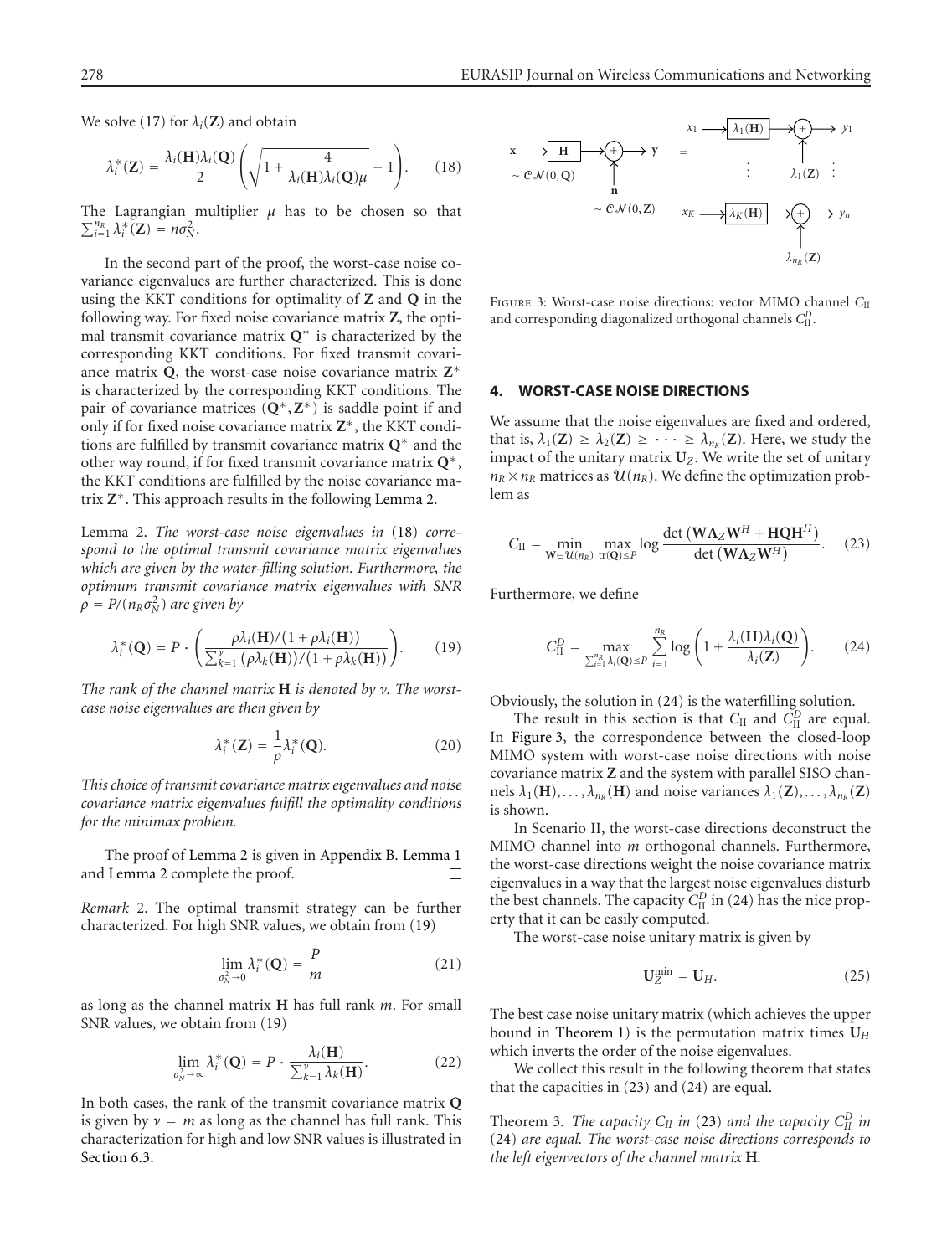*Proof.* First, we show that  $C_{II} \le C_{II}^D$ . We choose  $\widehat{W} = V_H$ . *m* is again defined as  $m = min(n<sub>T</sub>, n<sub>R</sub>)$ . Then, it follows that

$$
C_{II} \leq \max_{\text{tr}(\mathbf{Q}) \leq P} \log \frac{\det (\widehat{\mathbf{W}} \Lambda_Z \widehat{\mathbf{W}}^H + \mathbf{V}_H \Lambda_H^{1/2} \mathbf{Q} \Lambda_H^{1/2} \mathbf{V}_H^H)}{\det (\widehat{\mathbf{W}} \Lambda_Z \widehat{\mathbf{W}}^H)}
$$
  
= 
$$
\max_{\text{tr}(\Lambda_Q) \leq P} \sum_{i=1}^m \log \left( 1 + \frac{\lambda_i(\mathbf{H}) \lambda_i(\mathbf{Q})}{\lambda_i(\mathbf{Z})} \right) = C_{II}^D.
$$
 (26)

Then, applying the [Theorem 1](#page-3-2) again, we show that  $C_{\text{II}} \ge C_{\text{II}}^D$ . We have

$$
C_{\text{II}} \ge \max_{\text{tr}(\mathbf{Q}) \le P} \sum_{i=1}^{n_R} \log \left( 1 + \frac{\lambda_i (\Lambda_H^{1/2} \mathbf{Q} \Lambda_H^{1/2})}{\lambda_i(\mathbf{Z})} \right)
$$
  
= 
$$
\max_{\text{tr}(\Lambda_Q) \le P} \sum_{i=1}^m \log \left( 1 + \frac{\lambda_i(\mathbf{H}) \lambda_i(\mathbf{Q})}{\lambda_i(\mathbf{Z})} \right) = C_{\text{II}}^D.
$$
 (27)

From [\(26\)](#page-6-0) and [\(27\)](#page-6-1) follows  $C_{II} = C_{II}^D$ . This completes the proof.

In addition to this, we will show in the following theorem that the optimization problem in [\(23\)](#page-5-6) fulfills the saddle point property even though the set of unitary  $n_R \times n_R$  matrices is not convex. The saddle point property is interesting for the game-theoretic interpretation of the minimax problem in [\(23\)](#page-5-6). The order in which the two players, namely, the noise player and the transmit player, draw has no impact on the outcome.

Theorem 4. *The capacity*

$$
C(\mathbf{W}, \mathbf{Q}) = \frac{\log \left( \det \left( \mathbf{Z} + \mathbf{H} \mathbf{Q} \mathbf{H}^H \right) \right)}{\det \mathbf{Z}}
$$
 (28)

*has the saddle point property, that is,*

$$
\min_{\mathbf{W}\in\mathcal{U}(n_R)}\max_{\mathrm{tr}(\mathbf{Q})\leq P} C(\mathbf{W},\mathbf{Q}) = \max_{\mathrm{tr}(\mathbf{Q})\leq P}\min_{\mathbf{W}\in\mathcal{U}(n_R)} C(\mathbf{W},\mathbf{Q}).
$$
 (29)

*Proof.* We know from the last theorem that

$$
\min_{\mathbf{W} \in \mathcal{U}(n_R)} \log \frac{\det (\mathbf{W} \Lambda_Z \mathbf{W}^H + \mathbf{V}_H \Lambda_H^{1/2} \mathbf{Q} \Lambda_H^{1/2} \mathbf{V}_H^H)}{\det \mathbf{W} \Lambda_Z \mathbf{W}^H} \n\geq \sum_{l=1}^{n_R} \log \left( 1 + \frac{\lambda_l(\mathbf{H}) \lambda_l(\mathbf{Q})}{\lambda_l(\mathbf{Z})} \right).
$$
\n(30)

We take the maximum over the transmit covariance matrix **Q** on the left-hand side (LHS) and right-hand side (RHS) of [\(30\)](#page-6-2) and obtain with

$$
\Phi = W \Lambda_Z W^H + V_H \Lambda_H^{1/2} Q \Lambda_H^{1/2} V_H^H \tag{31}
$$

the following inequality:

$$
\max_{\text{tr}(\mathbf{Q}) \leq P} \min_{\mathbf{W} \in \mathcal{U}(n_R)} \log \frac{\det(\mathbf{\Phi})}{\det \mathbf{W} \Lambda_Z \mathbf{W}^H}
$$
\n
$$
\geq \max_{\text{tr}(\mathbf{Q}) \leq P} \sum_{l=1}^{n_R} \log \left( 1 + \frac{\lambda_l(\mathbf{H}) \lambda_l(\mathbf{Q})}{\lambda_l(\mathbf{Z})} \right). \tag{32}
$$

<span id="page-6-0"></span>But the RHS of [\(32\)](#page-6-3) is the minimax of *C*(**W**, **Q**) and we have, therefore,

$$
\max_{\text{tr}(\mathbf{Q}) \leq P} \min_{\mathbf{W} \in \mathcal{U}(n_R)} C(\mathbf{W}, \mathbf{Q})
$$
\n
$$
\geq \max_{\text{tr}(\mathbf{Q}) \leq P} \sum_{l=1}^{n_R} \log \left( 1 + \frac{\lambda_l(\mathbf{H}) \lambda_l(\mathbf{Q})}{\lambda_l(\mathbf{Z})} \right)
$$
\n
$$
= \min_{\mathbf{W} \in \mathcal{U}(n_R)} \max_{\text{tr}(\mathbf{Q}) \leq P} C(\mathbf{W}, \mathbf{Q}).
$$
\n(33)

This completes the proof.

<span id="page-6-1"></span>*Remark* 3. In comparison with the worst-case noise system with trace constraint, the closed-loop MIMO system with worst-case noise directions looses again the transmitter cooperation, but still power allocation can be applied. The optimal power allocation is waterfilling with respect to the effective channel matrix eigenvalues  $\lambda_i(\mathbf{H})/\lambda_i(\mathbf{Z})$ .

In addition to this, for fixed noise covariance matrix eigenvalues, we can ask the other way round: what are the best-case noise directions? By applying [Theorem 1](#page-3-2) again, we have

$$
\begin{aligned}\n\max_{\mathbf{W}\in\mathcal{U}(n_R)} \log \frac{\det (\mathbf{W}\Lambda_Z \mathbf{W}^H + \mathbf{H}\mathbf{Q}\mathbf{H}^H)}{\det (\mathbf{W}\Lambda_Z \mathbf{W}^H)} \\
&= \sum_{i=1}^m \log \left( 1 + \frac{\lambda_i(\mathbf{H})\lambda_i(\mathbf{Q})}{\lambda_{m-i+1}(\mathbf{Z})} \right).\n\end{aligned} \tag{34}
$$

The difference between the worst-case noise directions and the best case noise directions depends on the noise and channel eigenvalues  $\lambda_i(\mathbf{H})$  and  $\lambda_i(\mathbf{Z})$ . In the next section, we illustrate the worst-case noise direction with an example.

# *4.1. Example of worst-case noise direction*

In the following, we give an example of the worst-case noise direction. We assume two transmit and two receive antennas and fix the channel matrix

$$
\mathbf{H} = \begin{pmatrix} \sqrt{2} & 0 \\ 0 & 1 \end{pmatrix} \tag{35}
$$

<span id="page-6-2"></span>and noise eigenvalues with  $\lambda_1(Z) = 1.5\sigma_N^2$  and  $\lambda_2(Z) = 1.5\sigma_N^2$ 0.5 $\sigma_N^2$ . We parameterize the unitary matrix **W** by

$$
\mathbf{W} = \begin{pmatrix} \cos(t) & \sin(t) \\ -\sin(t) & \cos(t) \end{pmatrix}.
$$
 (36)

The effective channel **H** is given by

$$
\widetilde{\mathbf{H}} = \mathbf{\Lambda}_Z^{-1/2} \mathbf{W}^H(t) \mathbf{H}.
$$
 (37)

<span id="page-6-3"></span>The eigenvalues of  $\widetilde{H} \widetilde{H}^H$  in dependence of *t* can be computed in closed form. It can be shown that the maximum of the largest efficient channel eigenvalue occurs at  $t = 0$  and is equal to  $\lambda_1(\mathbf{H})/\lambda_2(\mathbf{Z})$ . The minimum of the largest efficient channel matrix eigenvalue occurs at  $t = \pi/2$  and equals  $\lambda_1(\mathbf{H})/\lambda_1(\mathbf{Z})$ . Analogously, we obtain for the smallest efficient

 $\Box$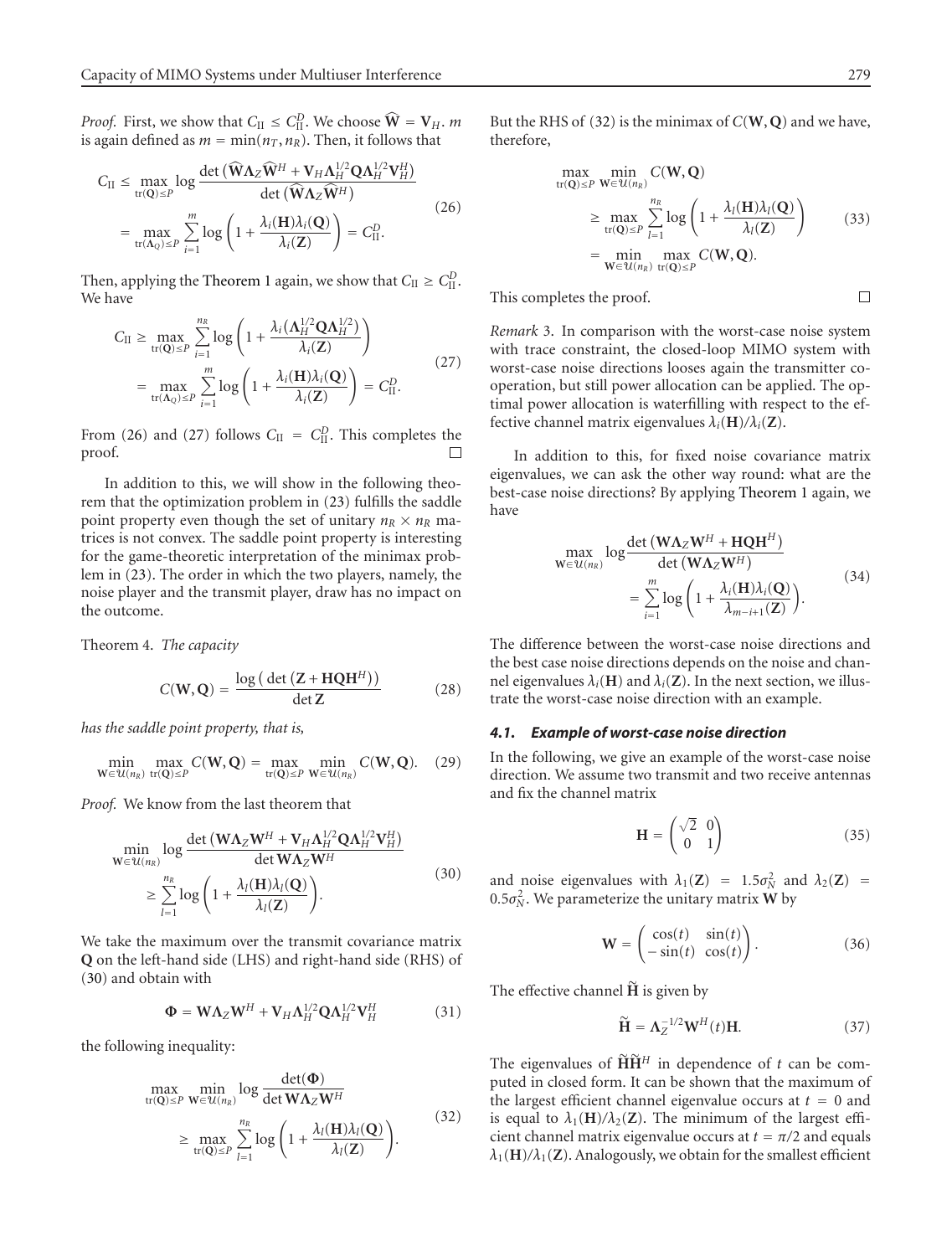

<span id="page-7-1"></span>FIGURE 4: Worst-case colored noise: vector MIMO channel C<sub>III</sub> and corresponding SIMO MAC channels  $C_{III}^D$ .

channel matrix eigenvalue the maximum at  $t = \pi/2$  with  $\lambda_2(\mathbf{H})/\lambda_2(\mathbf{Z})$  and the minimum at  $t = 0$  with  $\lambda_2(\mathbf{H})/\lambda_1(\mathbf{Z})$ . The instantaneous mutual information can be computed in closed form as a function of *t* and it can be shown that the minimum mutual information occurs at  $t = 0$  and the maximum at  $t = \pi/2$ . Therefore, we obtain for the worstcase noise directions an effective channel with eigenvalues  $\lambda_1(\tilde{\mathbf{H}}) = 4/3$  and  $\lambda_2(\tilde{\mathbf{H}}) = 2$ . At 10 dB, waterfilling provides the optimal power allocation  $\lambda_1(Q) = 0.5125$  and  $\lambda_2(Q) = 0.4875$  which yields a capacity of 6.398 (bit/s/Hz).

#### <span id="page-7-0"></span>**5. WORST-CASE COLORED NOISE**

In this scenario, the diagonal of the noise covariance matrix is equal to  $\sigma_N^2$ . We define the set of all noise covariance matrices with constant  $\sigma_N^2$  entries on the diagonal as

$$
\mathcal{Z} = \{ \mathbf{Z} : \mathbf{Z} \succeq 0, \text{ diag}(\mathbf{Z}) = [\sigma_N^2 \cdots \sigma_N^2] \}.
$$
 (38)

We define the capacity of the minimax problem as

<span id="page-7-6"></span><span id="page-7-5"></span>
$$
C_{\text{III}} = \min_{\mathbf{Z} \in \mathcal{Z}} \max_{\text{tr}(\mathbf{Q}) \le P} \log \frac{\det \left(\mathbf{Z} + \mathbf{H} \mathbf{Q} \mathbf{H}^H\right)}{\det \mathbf{Z}}.
$$
 (39)

We define the capacity of the SIMO MAC as

$$
C_{\text{III}}^D = \max_{\sum_{l=1}^n p_l \le P} \log \det \left( \mathbf{I} + \frac{1}{\sigma_N^2} \sum_{l=1}^{n_T} p_l \mathbf{h}_l \mathbf{h}_l^H \right). \tag{40}
$$

The result of this section is that  $C_{\text{III}}$  and  $C_{\text{III}}^D$  are equal. We first describe the result. In [Figure 4,](#page-7-1) the correspondence between the closed-loop MIMO system with worst-case colored noise and the SIMO MAC with white noise is shown. In Scenario III, there is cooperation at the transmit side only in terms of power control.

In Scenario III, we assume for convenience that  $n_T = n_R$ . The worst-case color of the noise reduces the achievable capacity of a MIMO system with  $n_T$  cooperating transmit antennas to  $n<sub>T</sub>$  users who perform only power control. The achievable mutual information *C*III for the MIMO channel with worst-case colored noise equals the sum capacity of the multiuser SIMO MAC. This fact has been used in [\[10\]](#page-11-9) to derive an upper bound on the capacity region of the BC.

<span id="page-7-10"></span>First, we will need the following lemma which explicitly states the reciprocity between uplink and downlink transmission.

<span id="page-7-2"></span>Lemma 3. *The value of the following two optimization problems is equal:*

$$
\max_{\text{tr}(Q) \le P} \log \det (\mathbf{I} + \rho \mathbf{H} \mathbf{Q} \mathbf{H}^H)
$$
  
= 
$$
\max_{\text{tr}(S) \le P} \log \det (\mathbf{I} + \rho \mathbf{H}^H \mathbf{S} \mathbf{H}).
$$
 (41)

<span id="page-7-3"></span>*Proof.* The value of the two optimization problems in [\(41\)](#page-7-2) does not depend on the left or right eigenvectors of **H**, because  $\log \det(\mathbf{I} + \mathbf{U}\mathbf{A}\mathbf{U}^H) = \log \det(\mathbf{I} + \mathbf{A})$  for unitary **U** and because tr(**UQU<sup>***H***</sup>) = tr(<b>Q**). Denote the rank of the  $n_R \times n_T$ matrix **H** by *ν*. Furthermore, the value of the log det(**I**+**X**) at point **X** = **0** is equal to zero, that is,  $f(0) = 0$ . As a result, the LHS of [\(41\)](#page-7-2) is

$$
\max_{\text{tr}(\mathbf{Q}) \leq P} \log \det (\mathbf{I} + \mathbf{H}\mathbf{Q}\mathbf{H}^H)
$$
\n
$$
= \max_{\sum_{k=1}^m p_k \leq P} \sum_{k=1}^m \log (1 + \lambda_k(\mathbf{H}) p_k)
$$
\n
$$
= \max_{\sum_{k=1}^n p_k \leq P} \sum_{k=1}^{\gamma} \log (1 + \lambda_k(\mathbf{H}) p_k).
$$
\n(42)

<span id="page-7-4"></span>The RHS of [\(41\)](#page-7-2) is

$$
\max_{\text{tr}(S) \leq P} \log \det (\mathbf{I} + \mathbf{H}^H \mathbf{S} \mathbf{H})
$$
\n
$$
= \max_{\sum_{k=1}^k s_k \leq P} \sum_{k=1}^n \log (1 + \lambda_k(\mathbf{H}) s_k)
$$
\n
$$
= \max_{\sum_{k=1}^k s_k \leq P} \sum_{k=1}^{\nu} \log (1 + \lambda_k(\mathbf{H}) s_k)
$$
\n(43)

with eigenvalues  $s_1, \ldots, s_n$  of **S**. Equation [\(42\)](#page-7-3) is equal to [\(43\)](#page-7-4). This completes the proof. П

<span id="page-7-12"></span>In the following theorem, we will show that the capacity  $C_{\text{III}}$  in [\(39\)](#page-7-5) is equal to the capacity  $C_{\text{III}}^D$  in [\(40\)](#page-7-6).

Theorem 5. *The capacity of the single user MIMO system with worst-case colored noise and perfect CSI at the transmitter as well as the receiver CIII is equal to the capacity of a multiuser*  $SIMO$   $MAC$   $C_{III}^D$  with white noise.

*Proof.* At first, for the capacity *C*III, it holds that

$$
C_{\text{III}} = \min_{\mathbf{Z} \in \mathcal{Z}} \max_{\text{tr}(\mathbf{Q}) \le P} \log \frac{\det (\mathbf{Z} + \mathbf{H}\mathbf{Q}\mathbf{H}^H)}{\det \mathbf{Z}}
$$
(44a)

<span id="page-7-9"></span><span id="page-7-8"></span><span id="page-7-7"></span>
$$
= \min_{\mathbf{Z} \in \mathcal{Z}} \max_{\mathrm{tr}(\mathbf{Q}) \leq P} \log \det \left( \mathbf{I} + \mathbf{Z}^{-1/2} \mathbf{H} \mathbf{Q} \mathbf{H}^H \mathbf{Z}^{-1/2} \right) \tag{44b}
$$

<span id="page-7-11"></span>
$$
= \min_{\mathbf{Z} \in \mathcal{Z}} \max_{\mathbf{tr}(\mathbf{S}) \le P} \log \det \left( \mathbf{I} + \mathbf{H}^H \mathbf{Z}^{-1/2} \mathbf{S} \mathbf{Z}^{-1/2} \mathbf{H} \right) \tag{44c}
$$

$$
= \min_{\mathbf{Z} \in \mathcal{Z}} \max_{\mathbf{tr}(\mathbf{SZ}) \leq P} \log \det \left( \mathbf{I} + \mathbf{H}^H \mathbf{S} \mathbf{H} \right). \tag{44d}
$$

Step [\(44a\)](#page-7-7) follows from the definition, in step [\(44b\)](#page-7-8) the fact used is that **Z** is full rank because of its constraint. In step [\(44c\)](#page-7-9), the point-to-point reciprocity in [Lemma 3](#page-7-10) is used and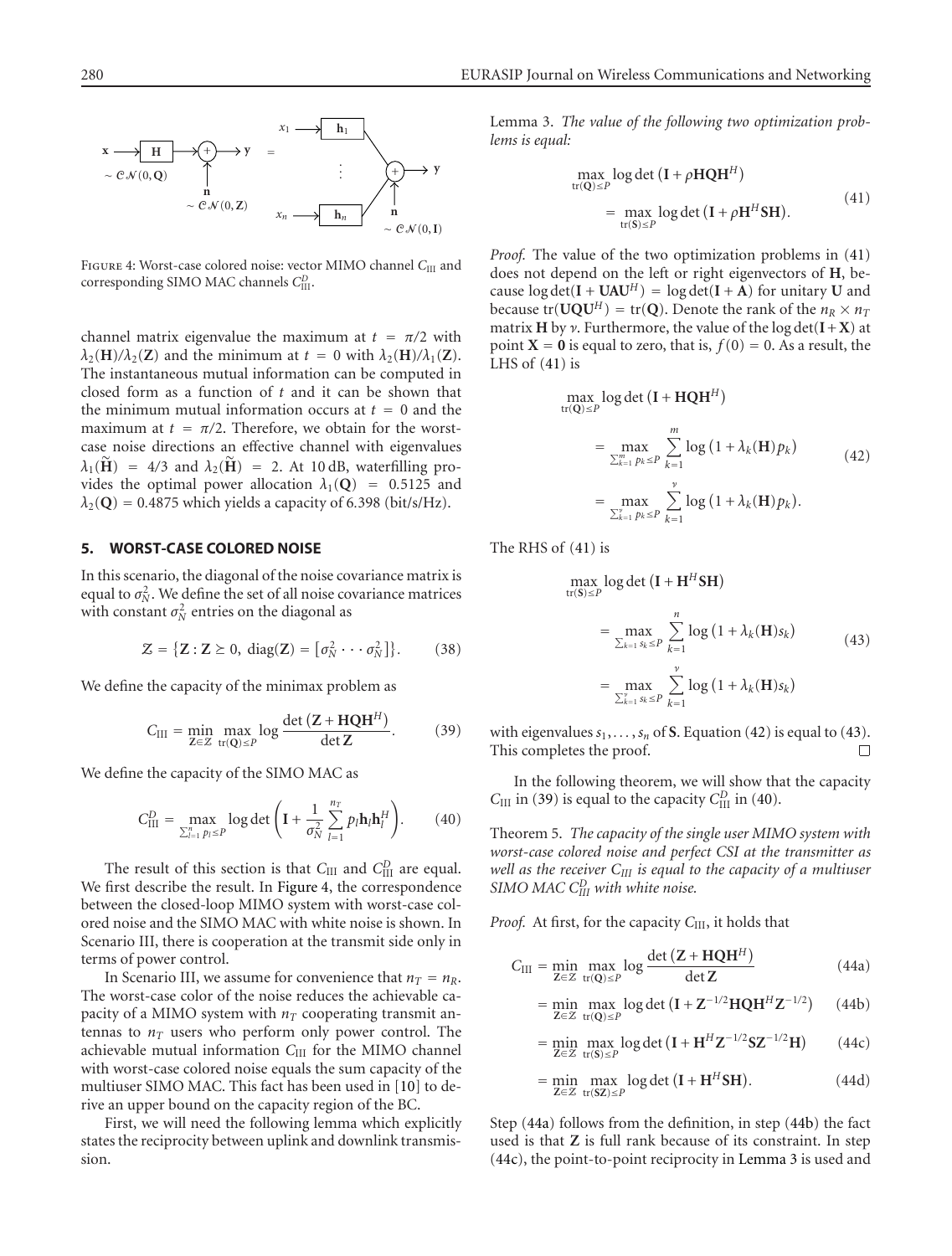step [\(44d\)](#page-7-11) is obvious. **S** is the transmit covariance matrix of the reciproc channel. We define the capacity in step [\(44d\)](#page-7-11) as a function of the noise covariance matrix by

<span id="page-8-0"></span>
$$
C_{IIIa}(\mathbf{Z}) = \max_{\mathbf{S} > 0, \, \text{tr}(\mathbf{S}\mathbf{Z}) \leq P} \log \det \left( \mathbf{I} + \mathbf{H}^H \mathbf{S} \mathbf{H} \right). \tag{45}
$$

It is obvious that the feasible input to the MAC capacity in  $C_{\text{III}}^D$  in [\(40\)](#page-7-6) fulfills the trace constraint in [\(45\)](#page-8-0), because  $\mathbf{Z}_{ii}^{\text{in}} \leq \sigma_N^2$ . Therefore, we have  $C_{\text{III}}^D \leq C_{\text{III}} \leq C_{\text{III}} a(\mathbf{Z})$ . Now, we find a  $\mathbf{Z}^*$  with diagonal elements  $\leq \sigma_N^2$  such that  $C_{IIIa}(\mathbf{Z}^*) = C_{III}^D$ , that is, a  $\mathbf{Z}^*$  such that the optimal input  $S^*$  = diag( $p_1, \ldots, p_n$ ) for the MAC is also optimal for the *C*III in [\(39\)](#page-7-5). The Lagrangian for the optimization in [\(45\)](#page-8-0) is given by

$$
L(S, \lambda) = \log \det (\mathbf{I} + \mathbf{H}^{H} \mathbf{S} \mathbf{H}) - \lambda (\operatorname{tr}(\mathbf{S} \mathbf{Z}) - P) \tag{46}
$$

with Lagrangian multiplier  $\lambda$  for the power constraint. A sufficient condition for optimality of some **S**<sup>∗</sup> is given by the KKT conditions:

<span id="page-8-2"></span>
$$
\text{tr}(\text{SZ}) \le P, \n\frac{\partial L(\text{S}, \lambda)}{\partial \text{S}} \Big|_{\text{S=S}^*} = 0
$$
\n(47)

for some  $\lambda > 0$ . This condition is obviously satisfied by

$$
\mathbf{Z}^* = \frac{1}{\lambda} \mathbf{H} (\mathbf{I} + \mathbf{H}^H \mathbf{S}^* \mathbf{H})^{-1} \mathbf{H}^H.
$$
 (48)

To satisfy the trace constraint, *λ* is derived from the KKT condition for the MAC channel in [\(40\)](#page-7-6) as

<span id="page-8-1"></span>
$$
\mathbf{h}_{i}(\mathbf{I} + \mathbf{H}^{H}\mathbf{S}^{*}\mathbf{H})^{-1}\mathbf{h}_{i}^{H} = \lambda
$$
 (49)

for all  $p_i > 0$ . The  $\lambda$  from [\(49\)](#page-8-1) in [\(48\)](#page-8-2) ensures that the trace constraint tr(**ZS**)  $\leq$  *P* is satisfied. This completes the proof.

*Remark* 4. Our proof of [Theorem 5](#page-7-12) goes in similar lines like the derivation in [\[24,](#page-12-11) Section III.C].

The closed-loop MIMO system with worst-case colored noise looses the cooperation between the transmit antennas. However, power allocation is still possible. Therefore, we arrive at the SIMO MAC with power allocation. This decomposition of the MIMO system with worst-case colored noise into the SIMO MAC with white noise has been used in the literature in various contexts. The Sato bound in [\[10](#page-11-9)] is an upper bound for the capacity region of a BC. The region is upper bounded by the capacity of the cooperative (at transmit side) single-user system with worst-case colored noise. The sum capacity of the multiuser system and the capacity of the single user systems are equal. This way [Theorem 5](#page-7-12) can be proven, too [\[11](#page-11-10)]. The worst-case capacity of Gaussian vector BC is further analyzed in [\[9](#page-11-8)].

#### *5.1. Example for worst-case colored noise*

In the following, we give two examples for the computation of the worst-case colored noise saddle point by solving the simple SIMO MAC problem. In the first example, both users are supported. In the second example, only one mobile user is supported.

# *5.1.1. Example A*

Let the channel matrix be given by

$$
\mathbf{H} = \begin{pmatrix} 0.1 & 0.5 \\ 0.8 & 0.2 \end{pmatrix} \tag{50}
$$

with transmit power constraint  $P = 10$  and noise power  $\sigma_N^2 =$ 1. We apply the following steps.

(1) We compute the optimal power allocation for the SIMO MAC by MAXDET [\[25](#page-12-12)]

$$
\mathbf{S}^* = \text{diag}\left( [3.5457, 6.4543] \right). \tag{51}
$$

The Lagrangian multiplier is  $\lambda_1 = \lambda_2 = 0.124$ .

(2) We compute the worst-case colored noise in [\(48\)](#page-8-2) and the corresponding KKT condition yields

$$
\mathbf{Z}^* = \begin{pmatrix} 1 & 0.151 \\ 0.151 & 1 \end{pmatrix} . \tag{52}
$$

(3) Waterfilling with respect to the effective channel provides the optimal MIMO transmission strategy:

$$
\mathbf{Q}^* = \begin{pmatrix} 6.2675 & 1.0151 \\ 1.0151 & 3.7325 \end{pmatrix} . \tag{53}
$$

Next, we test this result by computing the sum capacity of the SIMO MAC with **S**<sup>∗</sup> and by computing the capacity of the MIMO channel with worst-case colored noise **Z**<sup>∗</sup> and transmit strategy **Q**∗:

$$
C_{\text{III}}^D = \log \det (\mathbf{I} + \mathbf{H}^H \mathbf{S}^* \mathbf{H}) = 3.2653,
$$
  

$$
C_{\text{III}} = \log \det (\mathbf{Z}^* + \mathbf{H} \mathbf{Q}^* \mathbf{H}^H) - \log \det \mathbf{Z} = 3.2653.
$$
 (54)

We have

$$
C_{\text{III}}^D = C_{\text{III}}.\tag{55}
$$

## *5.1.2. Example B*

We consider the same channel as in example A and the same noise variance. We choose the transmit power  $P = 1$ .

(1) The optimal power allocation for the SIMO MAC is given by

$$
\mathbf{S}^* = \text{diag}\left( [0, 1] \right) \tag{56}
$$

and the Lagrangian multiplier is  $\lambda_1$  = 0.2407 <  $0.4048 = \lambda_2$ .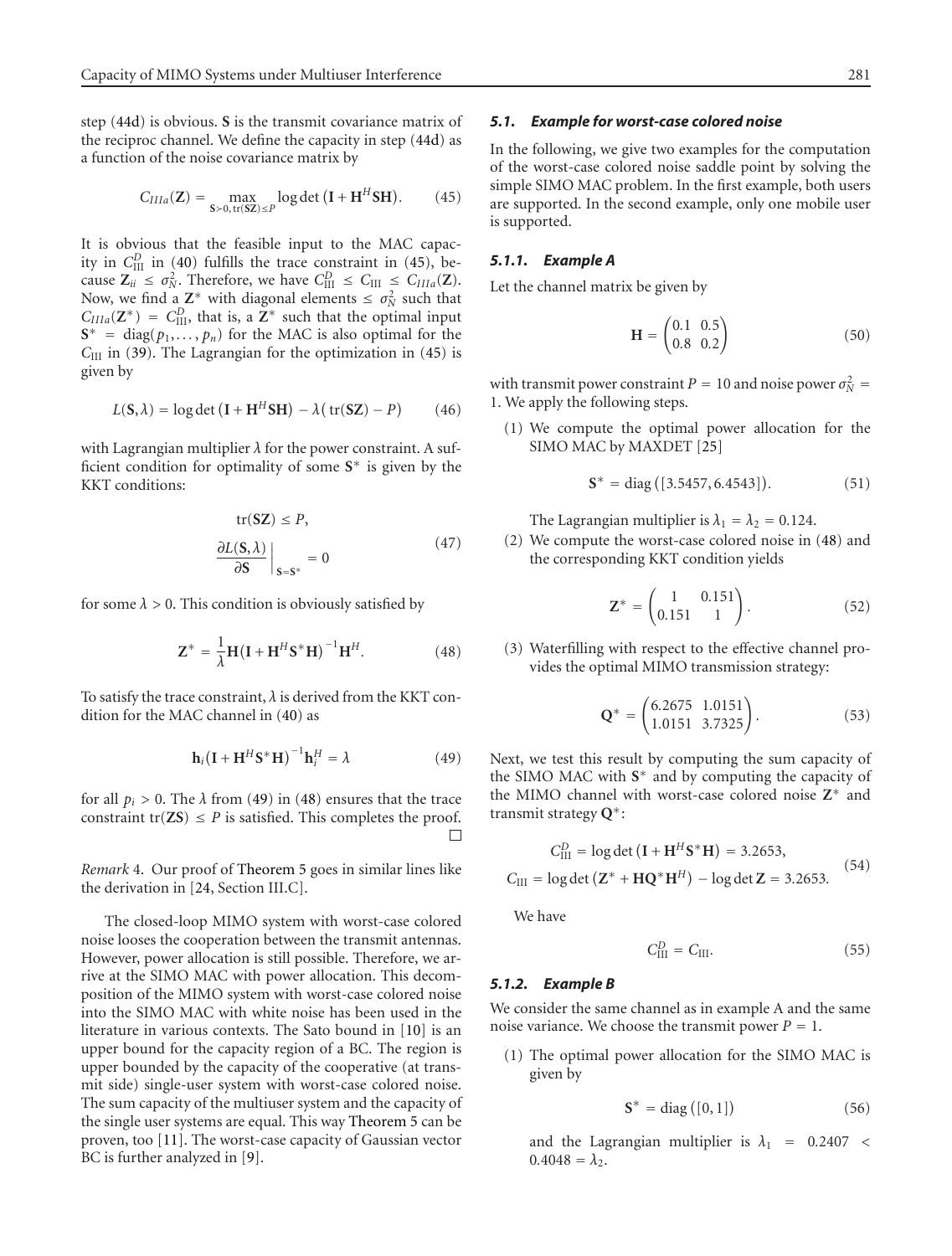(2) The corresponding worst-case colored noise for the single-user MIMO system is

$$
\mathbf{Z}^* = \begin{pmatrix} 1(0.5946) & 0.2647 \\ 0.2647 & 1 \end{pmatrix} . \tag{57}
$$

Here, the entry  $(1, 1)$  in  $\mathbb{Z}^*$  was filled up from 0.5946 to 1. This does not change the optimal **Q**<sup>∗</sup> nor the value of the minmax problem (see [\[19](#page-12-6)]).

(3) The waterfilling solution yields

$$
\mathbf{Q}^* = \begin{pmatrix} 0.9412 & 0.2353 \\ 0.2353 & 0.0588 \end{pmatrix} . \tag{58}
$$

As in the previous example, we have

$$
C_{\text{III}}^D = 0.7485 = C_{\text{III}}.\tag{59}
$$

# <span id="page-9-0"></span>**6. INTERPRETATION, ILLUSTRATION, AND DISCUSSION**

In all three scenarios, it is shown that the achievable capacity with optimal transmit covariance matrix under worstcase noise (with different constraints) equals the achievable capacity without transmit cooperation and i.i.d. noise with scaled identity covariance matrix. The differences and commonness between CSI and cooperation are further discussed in the following.

# *6.1. Discussion of results*

We have considered a scenario in which the transmitter has perfect CSI **H** and further knowledge of the interference covariance matrix **Z**. Obviously, both the capacity  $C_x$  and the optimal transmit covariance matrix **Q** are a function of the noise covariance matrix **Z**. In all three noise scenarios, we have searched for the global minimum of  $C_x$  with respect to **Z**. From a multiuser point of view, this corresponds to the question "what is the worst-case interference that limits the capacity of my link?". Closely related are the questions "how much information rate can be guaranteed even in worst-case noise?" and "what is lost due to worst-case noise?". In general MIMO systems, the transmit antennas can cooperate, that is, some kind of beamforming can be applied. A necessary condition for cooperation is some kind of CSI at the transmit side. This means that there are different stages of transmit operation. Without CSI, there is no cooperation.

In order to summarize the results and answer of the three questions from the last paragraph, the following list is proposed.

(i) *Worst-case noise with trace constraint*. Regarding the channel capacity, a MIMO system with perfect CSI about **H** and about interference **Z** at both sides of the link equals a MIMO system without CSI at the transmitter and with slightly amplified white noise. Due to worst-case noise, the transmitter loses its CSI and hence its cooperation.

- (ii) *Worst-case noise directions*. In this scenario, the MIMO system with perfect CSI about **H** and **Z** transforms under worst-case noise directions with fixed noise covariance matrix eigenvalues to a system with parallel fading channels with effective channel gains  $\lambda_i(\mathbf{H})/\lambda_i(\mathbf{Z})$ . At the transmitter, CSI and cooperation were available and necessary to diagonalize the channel. The last optimization step is power allocation according to waterfilling against the effective channel.
- (iii) *Worst-case colored noise*. Regarding the channel capacity, a MIMO system with perfect CSI about **H** and **Z** under worst-case colored noise equals a SIMO MAC with CSI at the transmitters and white noise. In this scenario, the CSI is still available at the transmit antenna. In exchange, the cooperation at the transmit side is lost.

#### *6.2. Comparison of worst-case noise capacities*

In Scenario I, the worst-case noise has the same directions as in Scenario II. Additionally, the eigenvalues of the noise covariance matrix are chosen to minimize the mutual information. The optimal noise covariance matrix eigenvalues are explicitly given in [\(18\)](#page-5-2). The minimax problem in [\(12\)](#page-4-2) fulfills the saddle point property. Therefore, we have, for all **Q** and **Z** and with optimal pair (**Q**∗,**Z**∗),

$$
F(\mathbf{Q}, \mathbf{Z}^*) \le F(\mathbf{Q}^*, \mathbf{Z}^*) \le F(\mathbf{Q}^*, \mathbf{Z}).\tag{60}
$$

For fixed **Z**, the optimal **Q** is the waterfilling solution and for fixed **Q** the noise covariance matrix which minimizes the mutual information is given by [\(18\)](#page-5-2). In general, we have, for the eigenvectors of the optimal **Q**<sup>∗</sup> and **Z**∗,

$$
\mathbf{Q}^* = \mathbf{V}_H \mathbf{\Lambda}_{\mathbf{Q}^*} \mathbf{V}_H^H,
$$
  

$$
\mathbf{Z}^* = \mathbf{U}_H \mathbf{\Lambda}_{\mathbf{Z}^*} \mathbf{U}_H^H.
$$
 (61)

In Scenario I, the set of admissible noise covariance matrices is larger than in Scenario II. The additional choice of eigenvalue distribution reveals this. Therefore, the capacity  $C_I$  is smaller than or equal to *C*<sub>II</sub>.

The capacity  $C_I$  is smaller than or equal to  $C_{III}$ . This follows from the fact that the set of feasible noise covariance matrices in Scenario I and Scenario II is larger than the set of feasible noise covariance matrices in Scenario III. We obtain

$$
C_{\rm I} \le C_{\rm II},
$$
  
\n
$$
C_{\rm I} \le C_{\rm III}.
$$
\n(62)

Unfortunately, we cannot compare the capacities *C*II and *C*III, because the set of noise covariance matrices in Scenario II is not a subset of the set in Scenario III and vice versa.

# <span id="page-9-1"></span>*6.3. Illustration of worst-case noise with trace constraint*

In [Figure 5,](#page-10-2) the worst-case noise covariance matrix eigenvalue  $\lambda_1(\mathbf{Z})$  is shown over the SNR and the channel matrix eigenvalue  $\lambda_1(\mathbf{H})$ . The noise, channel, and transmit covariance matrices are sum-normalized, that is,  $\lambda_1(\mathbf{Z}) + \lambda_2(\mathbf{Z}) = 1$ ,  $\lambda_1(\mathbf{H}) + \lambda_2(\mathbf{H}) = 1$ , and  $\lambda_1(\mathbf{Q}) + \lambda_2(\mathbf{Q}) = 1$ , respectively.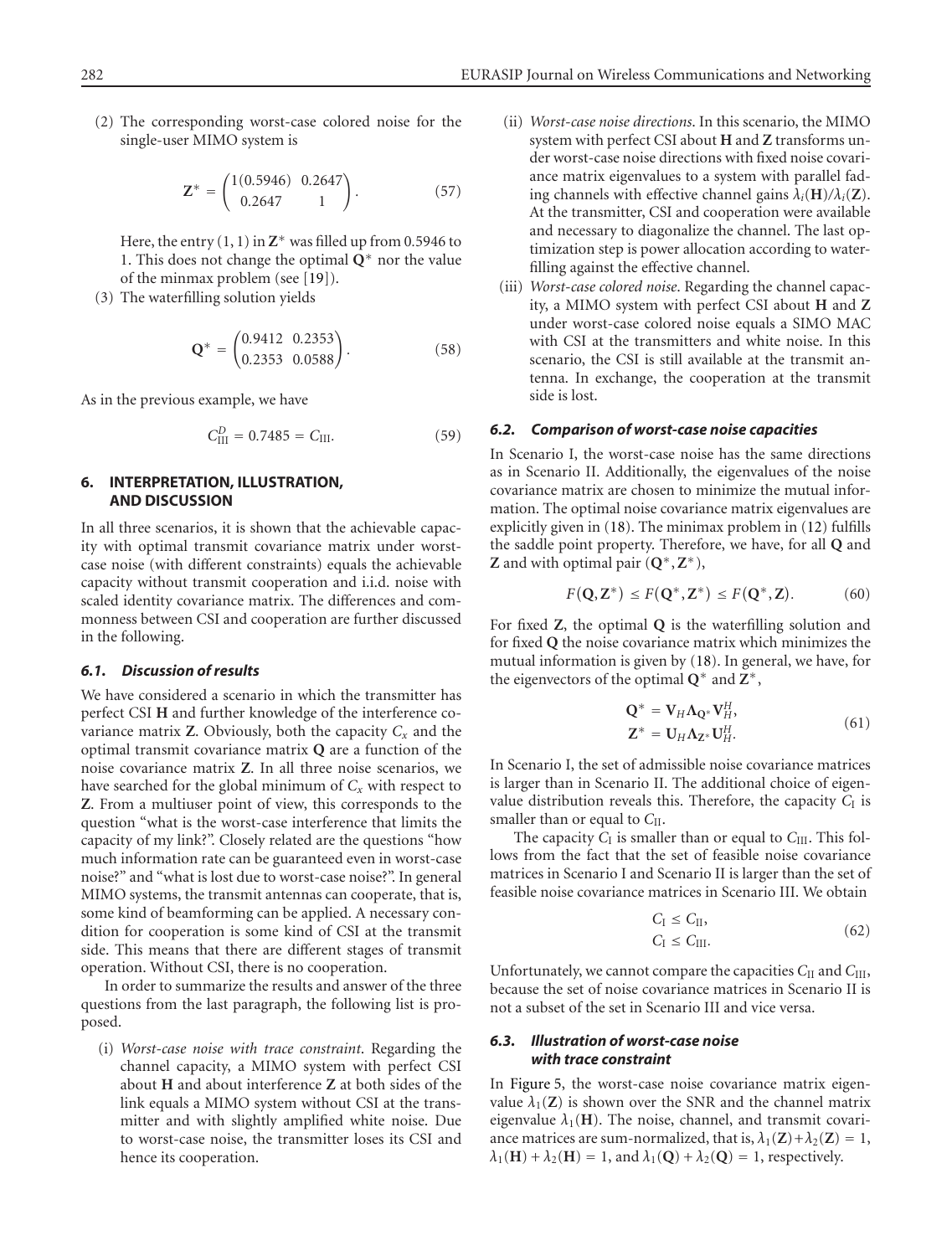

<span id="page-10-2"></span>FIGURE 5: MIMO  $2 \times 2$ . Normalized worst-case noise covariance matrix eigenvalue  $\lambda_1(Z)$  and normalized optimal transmit covariance matrix eigenvalue  $\lambda_1(Q)$  over SNR (dB) and channel matrix eigenvalue  $\lambda_1(\mathbf{H})$ .



<span id="page-10-3"></span>FIGURE 6: Mutual information using  $\lambda_1(Q)$  and  $\lambda_1(Z)$  from [Figure 5](#page-10-2) over SNR (dB) and channel matrix eigenvalue  $\lambda_1(\mathbf{H})$ .

In [Figure 5,](#page-10-2) we observe that for small SNR values the worst-case noise eigenvalues correspond to the channel matrix eigenvalues as predicted by [\(22\)](#page-5-7). For high SNR values, the worst-case noise eigenvalues have equal power. In [Figure 6,](#page-10-3) we show the mutual information which is achieved by  $\lambda_1(Z)$  and  $\lambda_1(Q)$  from [Figure 5.](#page-10-2)

# <span id="page-10-0"></span>**7. CONCLUSION**

In this work, the instantaneous capacity of a MIMO system with worst-case noise was studied. The three different noise scenarios lead to different noise constraints and different worst-case noise capacities. We studied a trace constraint, fixed noise eigenvalues but free noise directions, and fixed diagonal entries in noise covariance matrix **Z** but free color of noise. In all three scenarios, the MIMO system lost its ability to cooperate at the transmitter side. In the first case with worst-case noise and trace constraint, the CSI at the transmitter dropped away. In scenario II and scenario III, the eigendirections of the transmit covariance matrices were canceled by the worst-case noise direction or color and only power allocation could be performed at the transmitter.

# <span id="page-10-1"></span>**APPENDICES**

# **A. PROOF OF LEMMA [1](#page-4-6)**

At first, we show that  $C_I \leq C_I^D$ . We have

$$
\max_{\text{tr}(Q) \leq P} \log \frac{\det (Z + \text{HQH}^H)}{\det Z} \n= \max_{\text{tr}(Q) \leq P} \log \frac{\det (U_H^H Z U_H + \Lambda_H^{1/2} V_H^H Q V_H \Lambda_H^{1/2})}{\det U_H^H Z U_H} \n= \max_{\text{tr}(V_H Q V_H^H) \leq P} \log \frac{\det (U_H^H Z U_H + \Lambda_H^{1/2} Q \Lambda_H^{1/2})}{\det U_H^H Z U_H} \n= \max_{\text{tr}(Q) \leq P} \log \frac{\det (U_H^H Z U_H + \Lambda_H^{1/2} Q \Lambda_H^{1/2})}{\det U_H^H Z U_H}.
$$
\n(A.1)

Now, we choose  $\hat{\mathbf{Z}} = \mathbf{U}_H \mathbf{\Lambda}_Z \mathbf{U}_H^H$  fixed, let the eigenvalues vary, and obtain an upper bound on *C*I:

<span id="page-10-4"></span>
$$
C_{I} = \min_{\text{tr}(\mathbf{Z}) \leq \sigma_{N}^{2} n} \max_{\text{tr}(\mathbf{Q}) \leq P} \log \frac{\det (\mathbf{Z} + \mathbf{H}\mathbf{Q}\mathbf{H}^{H})}{\det \mathbf{Z}}
$$
  
\n
$$
\leq \min_{\sum_{k=1}^{n} \lambda_{k}(\mathbf{Z}) \leq n\sigma^{2}} \max_{\text{tr}(\mathbf{Q}) \leq P} \log \frac{\det (\mathbf{\Lambda}_{Z} + \mathbf{\Lambda}_{H}^{1/2} \mathbf{Q}\mathbf{\Lambda}_{H}^{1/2})}{\det \mathbf{\Lambda}_{Z}} \quad (A.2)
$$
  
\n
$$
= \min_{\sum_{k=1}^{n} \lambda_{k}(\mathbf{Z}) \leq n\sigma^{2}} \max_{\text{tr}(\mathbf{\Lambda}_{Q}) \leq P} \log \frac{\det (\mathbf{\Lambda}_{Z} + \mathbf{\Lambda}_{H} \mathbf{\Lambda}_{Q})}{\det \mathbf{\Lambda}_{Z}} = C_{I}^{D}.
$$

The last equality in [\(A.2\)](#page-10-4) follows from the fact that the optimal eigenvectors of **Q** are equal to identity. The LHS of [\(A.2\)](#page-10-4) does not depend on **Λ***Z*. Next, we show using [Theorem 1](#page-3-2) that  $C_I \geq C_I^D$ . With [Theorem 1,](#page-3-2) we have

<span id="page-10-5"></span>
$$
\log \frac{\det (\mathbf{Z} + \mathbf{H}\mathbf{Q}\mathbf{H}^{H})}{\det \mathbf{Z}} \n\geq \sum_{i=1}^{m} \log \frac{\lambda_{i}(\mathbf{Z}) + \lambda_{i}(\mathbf{H}\mathbf{Q}\mathbf{H}^{H})}{\lambda_{i}(\mathbf{Z})}.
$$
\n(A.3)

The maximum over **Q** of the term in [\(A.3\)](#page-10-5) is greater than or equal to the term with the choice of  $U_Q = U_H^H$ , that is,

<span id="page-10-7"></span><span id="page-10-6"></span>
$$
\max_{\text{tr}(Q) \leq P} \log \frac{\det (Z + HQH^H)}{\det Z} \n\geq \sum_{i=1}^{m} \log \frac{\lambda_i(Z) + \lambda_i(H)\lambda_i(Q)}{\lambda_i(Z)}.
$$
\n(A.4)

Inequality [\(A.4\)](#page-10-6) is valid for all **Z**. Therefore, we have

$$
\min_{\text{tr}(\mathbf{Z}) \le n_R \sigma_N^2} \max_{\text{tr}(\mathbf{Q}) \le P} \log \frac{\det (\mathbf{Z} + \mathbf{H}\mathbf{Q}\mathbf{H}^H)}{\det \mathbf{Z}} \n\ge \min_{\text{tr}(\mathbf{Z}) \le n_R \sigma_N^2} \max_{\text{tr}(\mathbf{Q}) \le P} \sum_{i=1}^m \log \frac{\lambda_i(\mathbf{Z}) + \lambda_i(\mathbf{H})\lambda_i(\mathbf{Q})}{\lambda_i(\mathbf{Z})}.
$$
\n(A.5)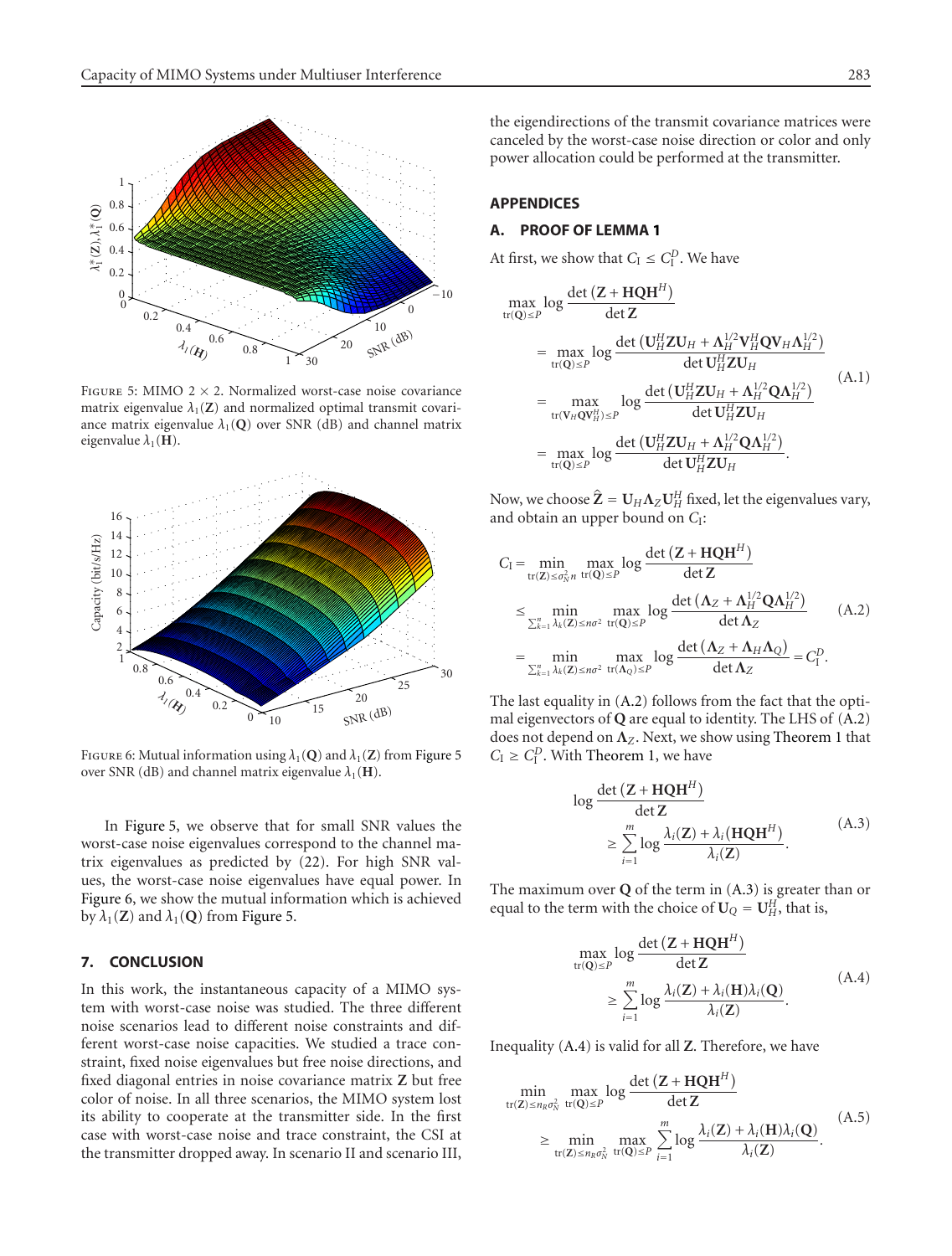<span id="page-11-13"></span>From [\(A.5\)](#page-10-7), it follows that

$$
C_{\rm I} \ge C_{\rm I}^D. \tag{A.6}
$$

From [\(A.2\)](#page-10-4) and [\(A.6\)](#page-11-13) follows  $C_I = C_I^D$ . This completes the proof.

## <span id="page-11-12"></span>**B. PROOF OF LEMMA [2](#page-5-1)**

The proof of [Lemma 2](#page-5-1) can be described as follows. Choose the eigenvalues of the noise covariance matrix to be equal to the weighted eigenvalues of the transmit covariance matrix, that is,  $\lambda_i(Q) = \rho \lambda_i(Z)$ , and show that the optimality conditions for the minimization with respect to **Z** is fulfilled. Choose the eigenvalues of the transmit covariance matrix to be equal to the weighted eigenvalues of the noise covariance matrix and show that the optimality conditions for the maximization with respect to **Q** are fulfilled.

We denote the optimal transmit covariance matrix eigenvalues by  $\lambda_i^*(\mathbf{Q})$  and the worst-case noise covariance matrix eigenvalues by  $\lambda_i^*(\mathbf{Z})$ . The waterfilling solution of the transmit covariance matrix eigenvalues is given for all  $\lambda_i^*(\mathbf{Q}) > 0$ as

<span id="page-11-14"></span>
$$
\lambda_i^*(\mathbf{Q}) = \xi - \frac{\lambda_i^*(\mathbf{Z})}{\lambda_i(\mathbf{H})}
$$
 (B.1)

with  $\xi > 0$ . We show that the choice  $\lambda_i^*(\mathbf{Z}) = (1/\rho)\lambda_i^*(\mathbf{Q})$ fulfills both optimality conditions [\(18\)](#page-5-2) and [\(B.1\)](#page-11-14), simultaneously. This result is derived by computing the Lagrangian multiplier for [\(B.1\)](#page-11-14) and [\(18\)](#page-5-2) and showing that  $\xi = 1/\mu$ . From [\(18\)](#page-5-2), we have for  $\lambda_i^*(\mathbf{Q}) = \rho \lambda_i^*(\mathbf{Z})$ ,

<span id="page-11-15"></span>
$$
\lambda_i^*(\mathbf{Z}) = \frac{1}{2} \rho \lambda_i^*(\mathbf{Z}) \lambda_i(\mathbf{H})
$$

$$
\cdot \left( \sqrt{1 + \frac{4}{\rho \lambda_i(\mathbf{H}) \lambda_i^*(\mathbf{Z}) \mu}} - 1 \right). \tag{B.2}
$$

Solving  $(B.2)$  for  $\mu$  yields

$$
\frac{1}{\mu} = \lambda_i^*(\mathbf{Z}) \left( \frac{1}{\rho \lambda_i(\mathbf{H})} + 1 \right). \tag{B.3}
$$

From [\(B.1\)](#page-11-14), we have for  $\lambda_i^*(\mathbf{Z}) = (1/\rho)\lambda_i^*(\mathbf{Q})$ ,

<span id="page-11-17"></span><span id="page-11-16"></span>
$$
\lambda_i^*(\mathbf{Q}) = \xi - \frac{\lambda_i^*(\mathbf{Q})}{\rho \lambda_i(\mathbf{H})}.
$$
 (B.4)

Solving [\(B.4\)](#page-11-16) for *ξ* gives

$$
\xi = \lambda_i^*(\mathbf{Q}) \left( \frac{1}{\rho \lambda_i(\mathbf{H})} + 1 \right) = \frac{1}{\mu}.
$$
 (B.5)

Equation [\(B.5\)](#page-11-17) connects the Lagrangian multiplier for the transmit covariance matrix optimization in [\(B.1\)](#page-11-14) and the worst-case noise optimization in [\(18\)](#page-5-2). This shows that  $\lambda_i^* (Q) = \rho \lambda_i^* (Z)$  solves [\(B.1\)](#page-11-14) and [\(18\)](#page-5-2).

The closed-form expression for  $\lambda_i^*(\mathbf{Q})$  in [\(19\)](#page-5-3) is easily obtained from the power constraint:

$$
\sum_{k=1}^{m} \lambda_i^*(\mathbf{Q}) = P.
$$
 (B.6)

#### **ACKNOWLEDGMENTS**

Parts of this work was presented at the IEEE International Symposium on Signal Processing and Information Technology, Darmstadt, December 2003. This work was supported in part by the Bundesministerium für Bildung und Forschung (BMBF) under Grant BU150.

#### <span id="page-11-0"></span>**REFERENCES**

- [1] E. Telatar, "Capacity of multi-antenna Gaussian channels," *European Transactions on Telecommunications*, vol. 10, no. 6, pp. 585–595, 1999.
- <span id="page-11-1"></span>[2] G. J. Foschini and M. J. Gans, "On limits of wireless communications in a fading environment when using multiple antennas," *Wireless Personal Communications*, vol. 6, no. 3, pp. 311–335, 1998.
- <span id="page-11-2"></span>[3] H. Boche and E. A. Jorswieck, "Sum capacity optimization of the MIMO Gaussian MAC," in *Proc. 5th International Symposium on Wireless Personal Multimedia Communications (WPMC '02)*, vol. 1, pp. 130–134, Sheraton Waikiki, Honolulu, Hawaii, USA, October 2002.
- <span id="page-11-3"></span>[4] H. Boche, M. Schubert, and E. A. Jorswieck, "Throughput maximization for the multiuser MIMO broadcast channel," in *Proc. IEEE Int. Conf. Acoustics, Speech, Signal Processing (ICASSP '03)*, vol. 4, pp. 808–811, Hong Kong, China, April 2003.
- <span id="page-11-4"></span>[5] H. Boche, M. Schubert, and E. A. Jorswieck, "Trace balancing for multiuser MIMO downlink transmission," in *Proc. 36th Asilomar Conference on Signals, Systems and Computers (Asilomar '02)*, vol. 2, pp. 1379–1383, Pacific Grove, Calif, USA, November 2002.
- <span id="page-11-5"></span>[6] M. Schubert and H. Boche, "Throughput maximization for uplink and downlink beamforming with independent coding," in *Proc. 37th Conference on Information Sciences and Systems (CISS '03)*, Baltimore, Md, USA, March 2003.
- <span id="page-11-6"></span>[7] E. A. Jorswieck and H. Boche, "Transmission strategies for the MIMO MAC with MMSE receiver: average MSE optimization and achievable individual MSE region," *IEEE Trans. Signal Processing*, vol. 51, no. 11, pp. 2872–2881, 2003.
- <span id="page-11-7"></span>[8] S. N. Diggavi and T. M. Cover, "The worst additive noise under a covariance constraint," *IEEE Transactions on Information Theory*, vol. 47, no. 7, pp. 3072–3081, 2001.
- <span id="page-11-8"></span>[9] S. Vishwanath, S. Boyd, and A. Goldsmith, "Worst-case capacity of Gaussian vector channels," in *Proc. 8th IEEE Canadian Workshop on Information Theory (CWIT '03)*, Waterloo, Ontario, Canada, May 2003.
- <span id="page-11-9"></span>[10] H. Sato, "An outer bound to the capacity region of broadcast" channels," *IEEE Transactions on Information Theory*, vol. 24, no. 3, pp. 374–377, 1978.
- <span id="page-11-10"></span>[11] S. Vishwanath, N. Jindal, and A. Goldsmith, "Duality, achievable rates, and sum-rate capacity of Gaussian MIMO broadcast channels," *IEEE Transactions on Information Theory*, vol. 49, no. 10, pp. 2658–2668, 2003.
- <span id="page-11-11"></span>[12] H. Boche and M. Schubert, "Solution of the SINR downlink beamforming problem," in *Proc. Conference on Information Sciences and Systems (CISS '02)*, Princeton, NJ, USA, March 2002.